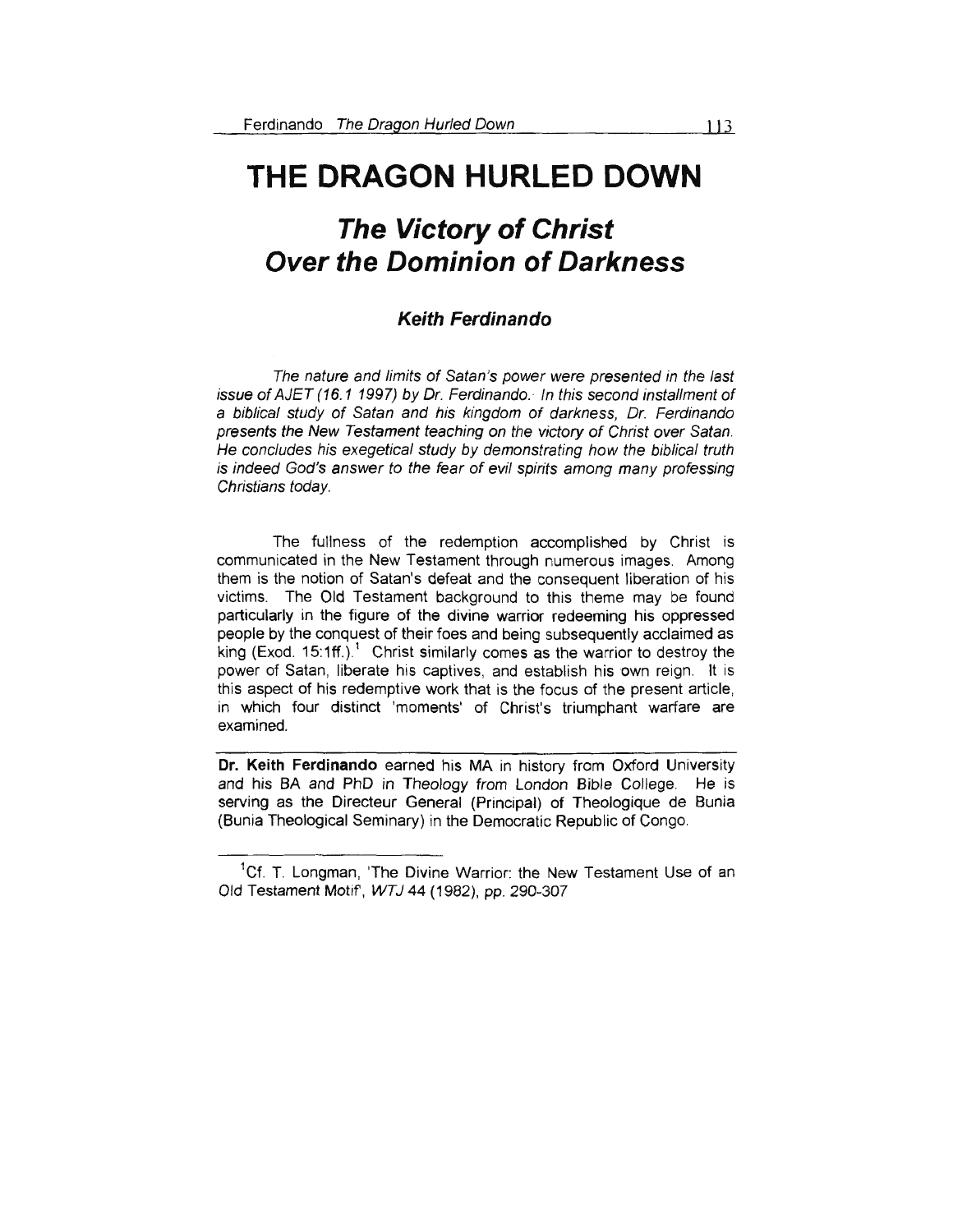## **PLUNDERING THE STRONG MAN: CHRIST'S DELIVERANCE OF THE POSSESSED**

In the synoptic gospels the expulsion of demons by Jesus identifies him as the one who brings in the kingdom of God, liberating those oppressed by Satan (Mt. 12:28-29; Mk. 3:27; Lk. 11 :20-22; cf. Acts 10:38; Lk. 13:16) and bringing the oppressor's power to an end (Lk. 10:18; Matt. 4:8 & 28:18ff.). While there were certainly others at that time who also tried to deliver the possessed, it is clear that Jesus' deliverance ministry was quite exceptional.

On the one hand his technique was totally different from those of contemporary exorcists. Unlike them he expelled demons without naming a power authority, using a talisman, or even praying. He did not use complicated magic spells, or magic words; he did not name the demons in order to expel them; and he did not employ any sort of magic paraphernalia. Instead, as Matthew observes, he cast them out 'with a word' (8:16), operating by the Holy Spirit who had come upon him in unique power and identified him as the promised messiah (Mat 12:28).

At the same time he plainly had a very extensive ministry of driving out demons. Outside the synoptic gospels there are in fact few narrative accounts of exorcism in the first century and even fewer exorcistic figures, and of those known to us almost no concrete evidence about their exorcisms exists.<sup>2</sup> By contrast the detailed and considerable synoptic material on Jesus' expulsion of demons indicates the exceptional nature of this aspect of his ministry, both with respect to its volume and to its manner Mark's reference to an exorcist using Jesus' name as a power authority, and that remarkably during his own lifetime. conveys the impression he made on contemporaries (Mk. 9:3a-9). Even nis enemies were unable to deny the efficacy of his ministry, which is why they tried to discredit him by attributing it to the power of Beelzebul, prince of demons (Matt. 12:22-32; Mk. 3:22-30; Lk. 11: 14-23).

<sup>2</sup> J.M. Hull, Hellenistic Magic and the Synoptic Tradition (London: **SCM**  Press, 1974), p. 66; R. Kampling, 'Jesus von Nazaret - Lehrer und Exorzist', BZ 30 (1986}, p. 240; E. Kirschner, The Place of the Exorcism Motif in Mark's Christology with especial reference to Mark 3v22-30 (Unpublished Ph.D. thesis, CNAA/London Bible College, 1988), p. 29.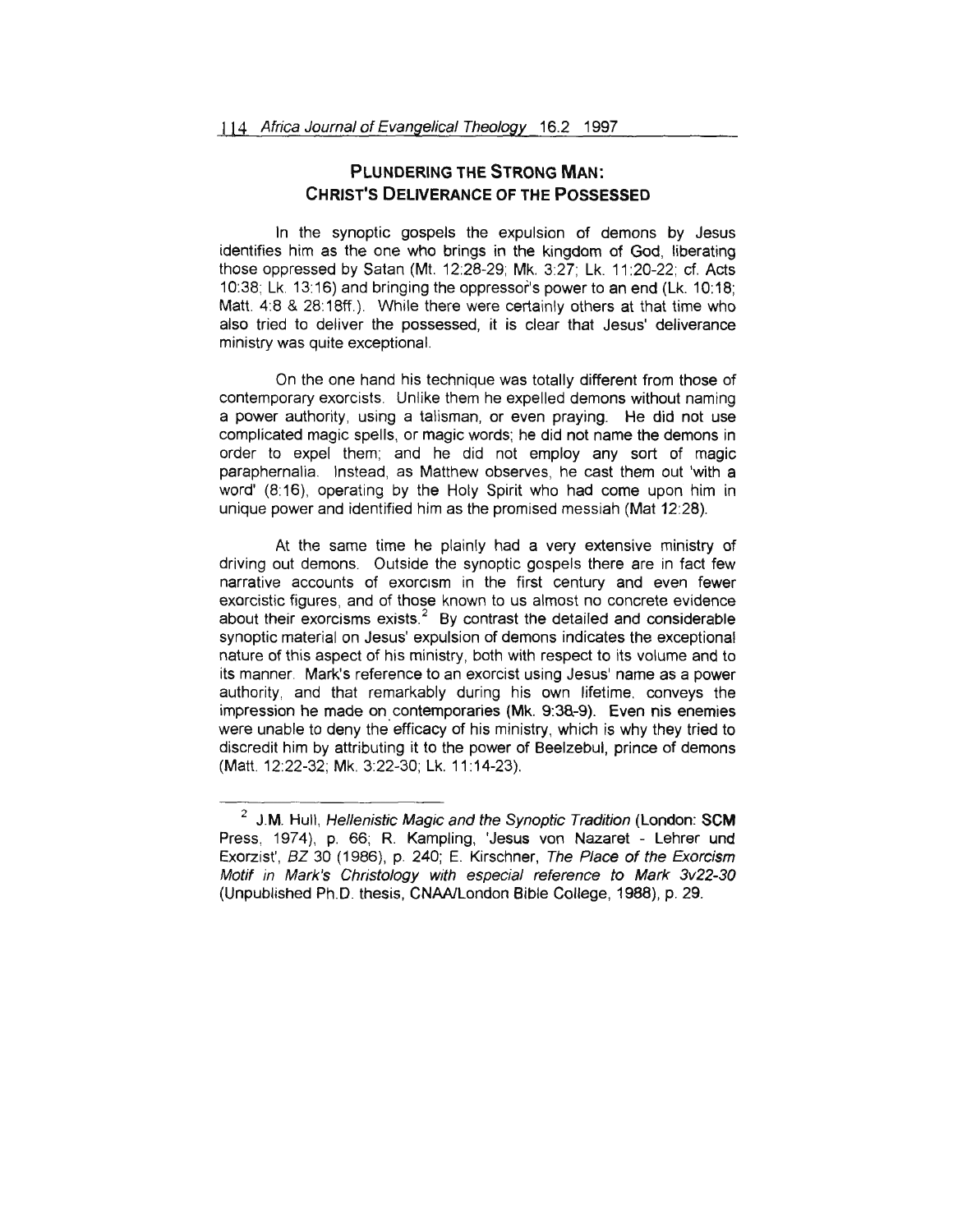However, while Jesus' exorcisms like his healings showed that the kingdom had come, in that people were being freed from every sort of affliction, in none of the synoptic gospels do they constitute its substance. On the contrary, as the gospels progress the frequency of references to the deliverance of possessed people diminishes, attention being increasingly focused on Jesus' death. Nor do the synoptists seek to establish much connection between his death and the conquest of evil supernatural beings; insofar as they do explain it, as in the accounts of the Last Supper, it is as an offering for sins. Humanity's fundamental enslavement is understood as being to sin, and the narratives accordingly move from the first signs of the kingdom's coming, demonstrated in healings and exorcisms, to its culminating act in Jesus' atoning death. lt is not the destruction of demonic activity by overwhelming force that Jesus has primarily come to achieve (cf. Matt. 8:29), but the liberation of Satan's victims from the real, moral source of their bondage.

# **THE DECISIVE VICTORY: THE CROSS, SATAN AND THE POWERS**

Other New Testament writers do however indicate the existence of a relationship between Jesus' death and the conquest of evil supernatural beings, the Johannine writings and Hebrews having Satan particularly in view, the Pauline epistles and 1 Peter the 'powers' (Jn. 12:31 ; 16:11; Col. 2:13-15; Heb. 2:14-15; 1 Pet. 3:18-22; 1 Jn. 3:8; Rev. 12: 1-12). Again there are hints of the divine warrior whose victory is however paradoxically achieved by his own death, thereby also evoking the 'suffering servant' of Isaiah who divides 'the spoils with the strong' (lsa\_ 53:12). Moreover such passages tend to suggest that it was by virtue of his atoning death for human sins that Christ overcame supernatural evil. Three of them will be discussed here.

#### **Colossians 2:13-15**

lt is the flow of Paul's argument in Colossians 2:13-15 that strongly suggests that it was by his sacrificial death for sin that Christ overcame the 'principalities and powers'. The text however contains several exegetical cruces which must be examined in order to understand the unit as a whole and its significance for the present discussion, although the intention here is not to give an exhaustive exegesis. First to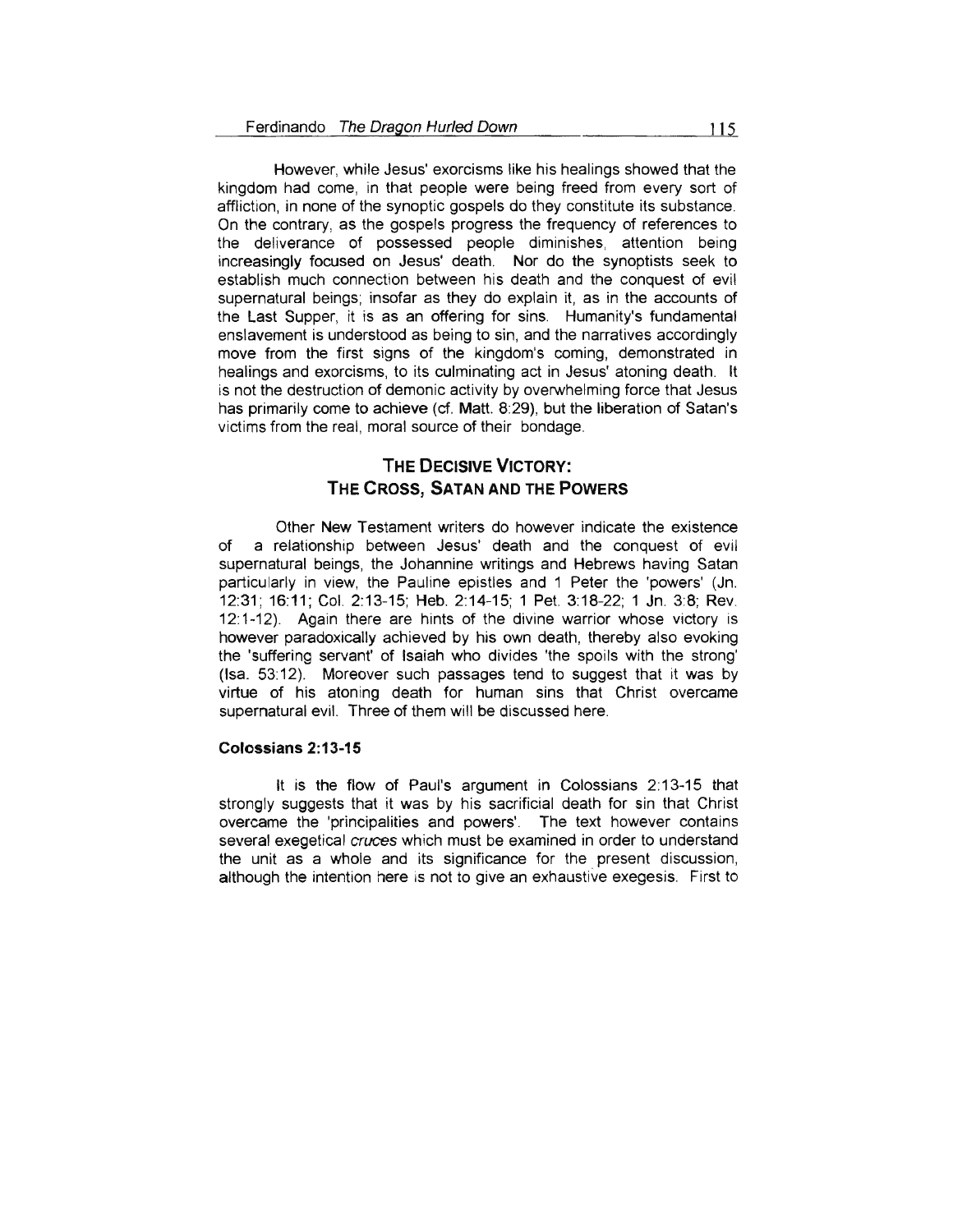be considered is the subject of the action taking place in the pericope. The context indicates that God is subject of 2: 13 but it has been argued that 'the description of what was accomplished on the cross (vss.14-15) more naturally implies that Christ is the subject. $3$  Such an unsignalled change of subject is not impossible for Paul, but the passage can be adequately understood without it and the final words of 2:15,  $\epsilon v$   $\alpha v \tau \omega$  (in him or it), argue against it. The pronoun  $\alpha$  to  $s$  (he, him, it) here is normally understood to refer either to Christ or to the cross, but the former alternative is to be preferred on grounds of rhetorical consistency. lt comes as the culminating point of what does 'sound like a refrain'4 running right through the pericope. In 2:6,7,9 and 10  $\epsilon$ v  $\alpha$  $\alpha$ ro (in him) refers to Christ; in 2:11  $\epsilon v$   $\omega$  (in whom) has the same sense; in 2:12  $\alpha$ v $\tau \omega$  (with him) refers again to Christ, and a further  $\epsilon v \omega$  (in whom) probably also refers to him;<sup>5</sup> and in 2:13  $\sigma$ uv  $\alpha$ uto (with him) equally refers to him. The final  $\epsilon v$   $\alpha v \tau \omega$  (in him) therefore almost certainly refers to Christ. Accordingly if in 2:15  $\epsilon$ y  $\alpha$ ut $\omega$  means 'in Christ'. God must be the subject throughout the pericope.

Second, several possible referents have been proposed for  $\gamma$ ειρογραφον (written code).<sup>6</sup> Since it is qualified as being καθ' nuων

 $5$  So E. Lohse, *Colossians and Philemon* (Philadelphia: Fortress Press, 1971), p. 104, note 73, & O'Brien, 1987, pp. 118-9.

 $6$  O'Brien, 1987, pp. 124f., considers three possibilities: that it is a pact of indebtedness between Adam and Satan; an indictment presented at the heavenly court; or a signed acknowledgement of indebtedness. He critiques the view of A.J. Bandstra, The Law and the Elements of the World (N.V. Kampen: J.H. Kok, 1964), pp. 158-63, whereby the figure is both a heavenly indictment and the body of flesh which Christ takes, as 'the term is meant to signify too many things at once'. N.T. Wright, Colossians and Philemon (Leicester: Inter-Varsity Press, 1986), pp. 111f., considers the view that it refers to the law. W. Carr, Angels and

 $3$  F.F. Bruce, The Epistles to the Colossians, to Philemon, and to the Ephesians (Grand Rapids: Eerdmans, 1984), p. 107, note 81, takes this view; cf C.F D. Moule, The Epistles of Paul the Apostle to the Colossians and to Philemon (Cambridge: Cambridge University Press, 1957), pp.

<sup>100</sup>ff..<br><sup>4</sup> P.T. O'Brien, *Colossians, Philemon* (Milton Keynes: Word Publishing, 1987), p. 128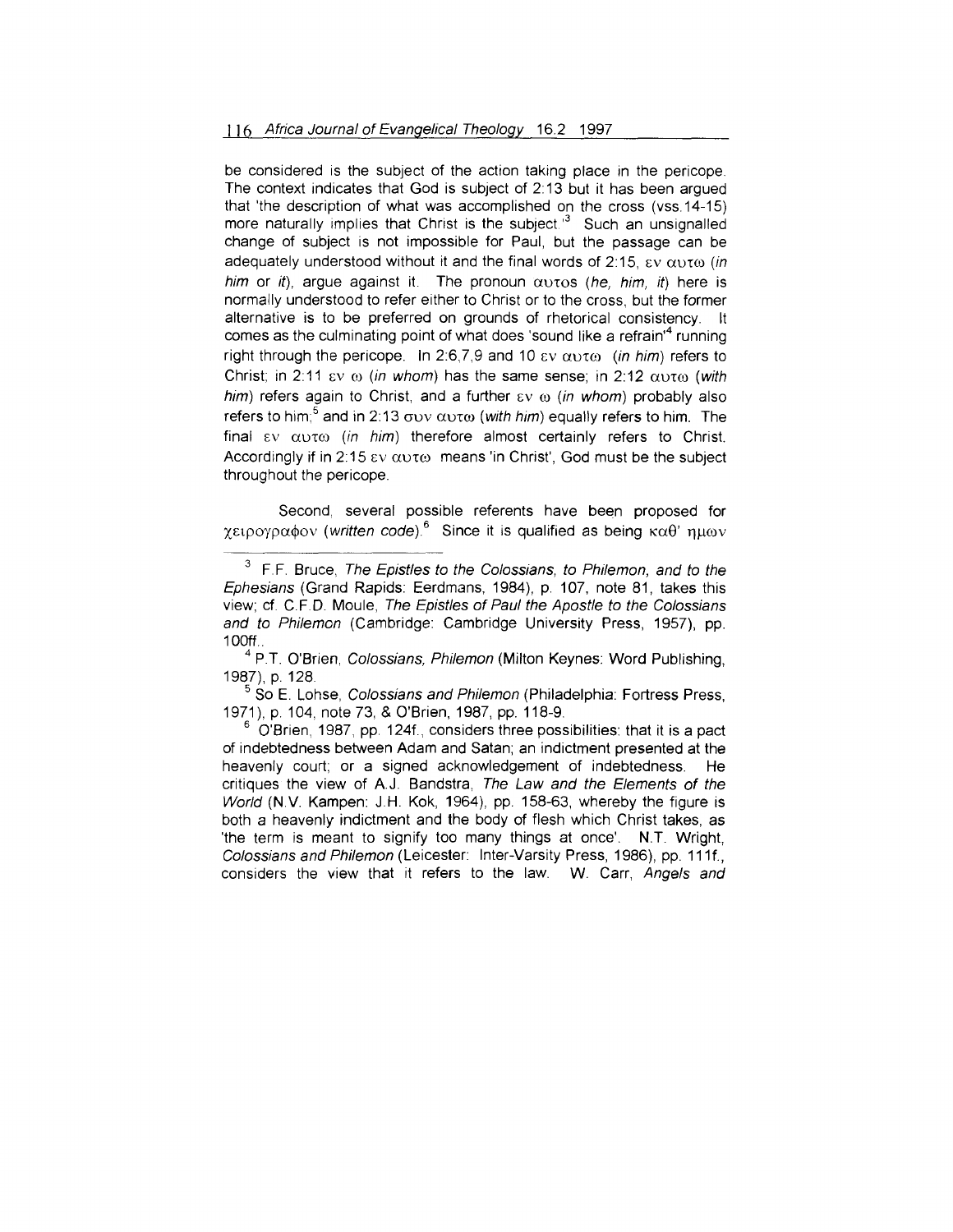(against us), it is probably best understood in the context as somehow establishing human guilt, which the various proposed referents tend indeed to assume. The idea that it signifies a 'note of indebtedness' is well-attested in both Jewish and Greco-Roman worlds.<sup>7</sup> In that case  $\tau\alpha$  $\delta$ oyu $\alpha$  (regulations) would most likely be the detailed regulations of the law, <sup>8</sup>'indicating why the bond or certificate of indebtedness has a case against us. ' 9

Third, holding to the view that God is subject throughout, a)  $απεκδυσαμενοs (having disarmed/stripped) must mean that he strips or$ disarms the powers, taking the participle as a middle voice with an active sense.<sup>10</sup> If a change of subject is presupposed the sense would not necessarily be significantly different, except that Christ rather than God would perform the action; it would still be possible to understand the powers as the object of  $\alpha \pi \epsilon \kappa \delta v \sigma \alpha \mu \epsilon v \delta v$ . However if one assumes a subject change and takes the force of the middle voice seriously, the implication would be that Christ 'stripped himself of the powers. The Greek fathers held this view but it is not altogether clear what the meaning of such a notion might be. Moule suggests that there may be a reference to Zechariah 3:1ff. where the dirty robes of the high priest, Joshua, are stripped from him, but that would only explain the source of the image, not

Principalities (Cambridge: Cambridge University Press, 1981), pp. 55-8, suggests it is a stone stele on which a public confession was inscribed, which W. Wink, Naming the Powers (Philadelphia: Fortress Press, 1984), pp. 55-6, rejects on the grounds that the idea of nailing a stele to a cross

is absurd.<br><sup>7</sup> O'Brien, 1987, p. 124; Lohse, 1971, p. 108.<br><sup>8</sup> Cf. Lohse, 1971, p. 110: 'In Hellenistic Judaism the commandments of God are also called "regulations" ( $\delta$ oyu $\alpha$ τ $\alpha$ ).' In Eph. 2:15 the  $δ$ ογματα are the individual statutes of the law (O'Brien, 1987, p. 125).

O'Brien, 1987, p. 125, who takes the dative in a causal sense rather than one of obligation or accompaniment, as does Lohse, 1971, pp. 109ff.. O'Brien and Lohse take the  $\chi$ ειρογραφον as a bond, but δογματα could have the same sense if it were a heavenly indictment. If  $\gamma \epsilon_1 \rho_2 \rho_3 \rho_4$ referred to the law the  $\delta$ oyu $\alpha \tau \alpha$  might be taken as a dative of accompaniment but again referring to the detailed requirements of the  $\lim_{i=1}^{L}$ 

0'Brien, 1987, p. 127; cf. also Lohse, 1971, p. 111.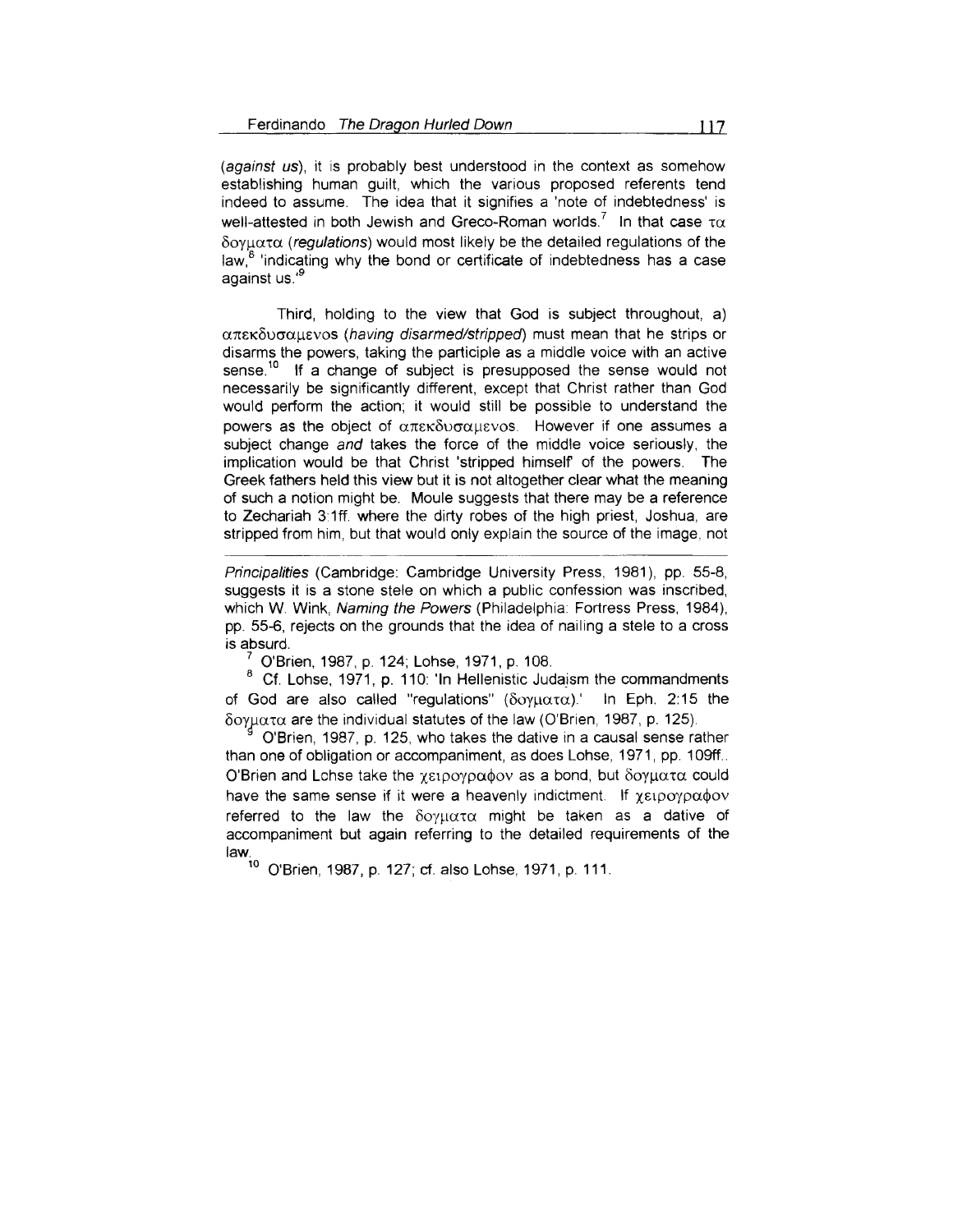its meaning, since the high priest's dirty robe signified sin and not evil powers.<sup>11</sup> Moreover there is no suggestion in the text, nor anywhere else in the New Testament, that Christ was in fact clothed with the powers. Robinson argues that the object of  $\alpha\pi\epsilon\kappa\delta\nu\sigma\alpha\mu\epsilon\nu\text{cos}$  is Jesus' flesh which was for the powers 'the sole entry for attack or hope of victory' over him. In laying it aside 'Jesus, like a king, divests Himself of that flesh, the tool and medium of their power, and thereby exposes them to ridicule for their Pyrrhic victory.<sup>12</sup>

The weaknesses of this view are however, firstly, that there is no mention of Christ's flesh in the immediate context and, secondly, that it seems to depend upon a confusion between the ethical and the purely physical uses of the term. After all, why should his flesh be 'the tool and medium of their power'? Bandstra answers the former criticism by arguing that χειρογραφον should be understood in part as a metaphor for Christ's flesh, but such an identification is itself suspect.<sup>13</sup> Carr suggests that Christ simply stripped himself in order to put on a victor's robe in the manner of a Roman triumphator, but he fails to explain why no mention is made of the victor's robe and leaves Christ naked, which would be the fate of the captives in a triumphal procession rather than of the triumphator.<sup>14</sup> Moreover he cites no example from Greek literature of the verb used in this absolute way: 'If he [Paul] wanted the readers to take  $\gamma$ ειρογραφον absolutely, [he] would have been careful not to leave a potential object immediately following the participle.<sup>15</sup>

Thus despite the linguistic difficulty of using  $\alpha\pi\epsilon\kappa\delta\upsilon\sigma\alpha\mu\epsilon\upsilon$  os with an active sense,<sup>16</sup> such an interpretation gives the most plausible meaning as well as coinciding with the strong argument for identifying

 $^{11}$  Moule, 1957, p. 102.<br> $^{12}$  J.A.T. Robinson, *The Body* (London: SCM Press, 1957), pp. 40f..

 $13$  Bandstra, 1964, pp. 158ff. argues that the χειρογραφον is both a heavenly indictment and the body of flesh which Christ takes; O'Brien, 1987, p. 125, responds that this makes the term 'signify too many things at

once'.<br><sup>14</sup> Carr, 1981, pp. 59-61; cf. Wink, 1984, p. 58.<br><sup>15</sup> C.E. Arnold, 'The "Exorcism" of Ephesians 6v12 in 'Recent Biblical Research', JSNT 30 (1987), pp. 79f..<br><sup>16</sup> Cf. Moule, 1957, p. 101.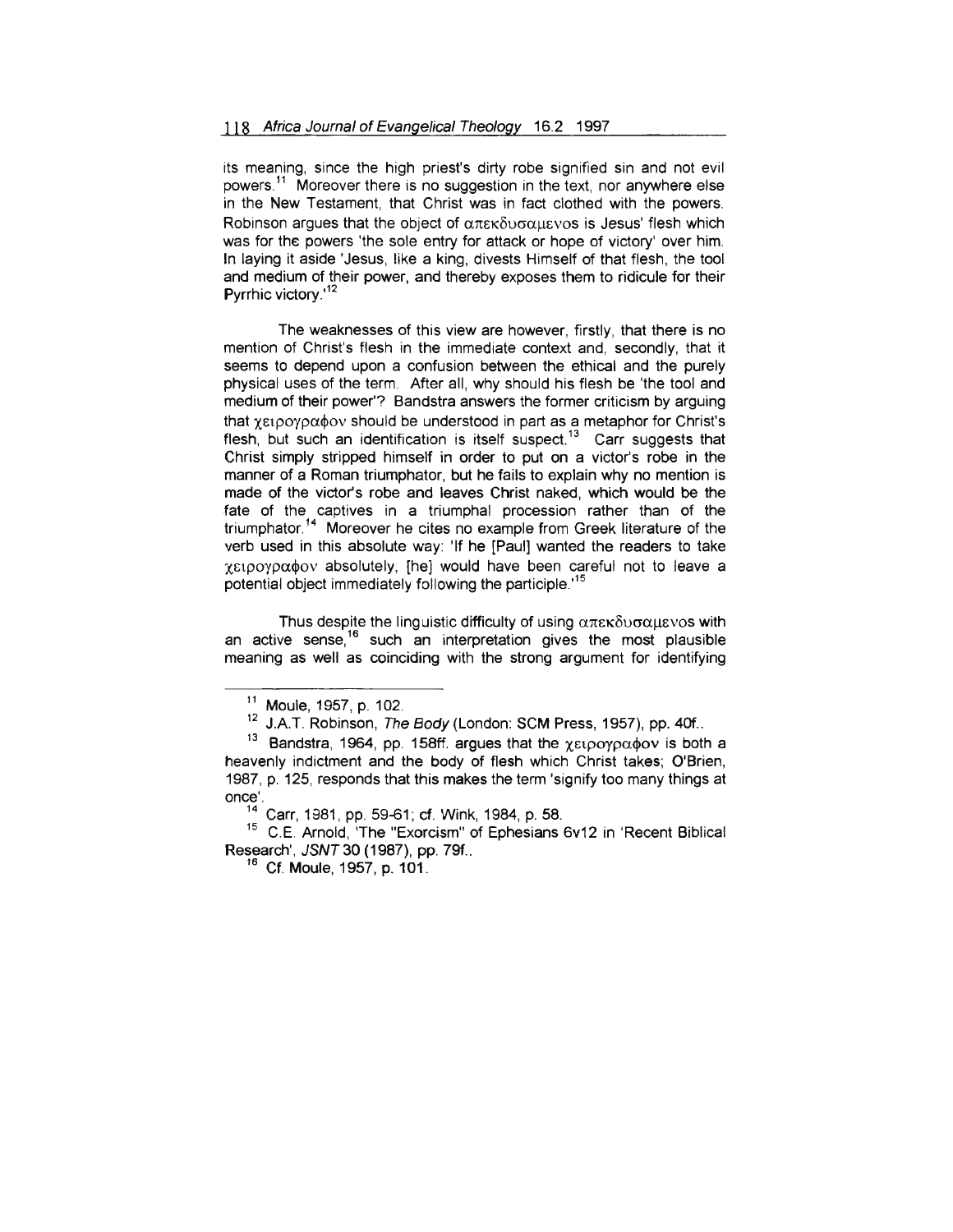God as subject. Paul is saying that God stripped or disarmed the powers in Christ, and by the flow of the sentence suggests that this act was related to his removal of the  $\chi_{\text{ELOOY}}$  $\alpha\phi$ ov. He may indeed be implying that it was they who held the  $\chi \epsilon_1$  poypa $\phi$ ov, exploiting it to bring about the condemnation of humanity. 17

Fourth,  $\epsilon$ δειγματισεν εν παρρησια (he made a public spectacle of them) speaks or God's exposing the powers' humiliating defeat to the universe.<sup>18</sup> Elsewhere in the New Testament the verb δειγματιζω is only found in Matthew 1:19 where it conveys the idea of exposure to disgrace. as it does too in the Ascension of Isaiah  $3:13<sup>19</sup>$ . The participle that  $follows,  $\theta$ ριαμβευσαs (triumphing), is linked with this notion; its 'life$ situation' is the 'triumphal entry of a military hero into the city of Rome'.<sup>20</sup> The most striking element of such processions was the defeated enemy 'dragged through the streets and exposed to public ridicule', who frequently therefore appear as the direct object of the verb  $\theta$ ptau $\beta$ ευω.<sup>21</sup>

Fifth, ' $\alpha_1$   $\alpha_2$   $\gamma \alpha_1$   $\kappa \alpha_1$  ' $\alpha_1$   $\epsilon$   $\epsilon$  outpoint (the powers and authorities)

law to secure the condemnation of human beings.<br><sup>18</sup> Cf. O'Brien, 1987, p. 128.<br><sup>19</sup> Cited by Lohse, 1971, p. 112, note 139. Carr, 1981, p. 63, claims the word is neutral and means 'publicise', but Arnold, 1987, p. 80, notes that 'normal usage of this term demonstrates the contrary.'

<sup>20</sup> L. Williamson, 'Led in Triumph: Paul's Use of θριαμβευω, Interpretation 22 (1968), p. 322.

 $2<sup>1</sup>$  L. Williamson, 1968, p. 322. Contra Carr, 1981, pp. 61-3, the object of θριαμ $\beta$ ευ $\omega$  is never triumphant armies but always defeated foes. Eph. 4:8, while not using  $\theta$ *pto* $\mu$  $\beta$ *<sub>E</sub>vo*, conveys the same idea of vanquished foes led in procession. In 2 Cor. 2:14 Christians are paradoxical objects of  $\theta$ *ptau* $\beta$ *ευω*, overcome by God and now his slaves, always part of his victorious procession: cf. K. Dahn & H.-G. Link, 'θριαμβευω', in C. Brown (ed.), NIDNTT, vol. I (Exeter: Paternoster Press, 1980), p. 650; G. Delling, 'θριαμβευω', in G. Kittel (ed.), TDNT, vol. III (Grand Rapids: Eerdmans, 1965), pp. 159-160; L. Williamson, 1968, p. 326.

<sup>&</sup>lt;sup>17</sup> The idea that the powers hold the  $\gamma \epsilon_1$  povoatov is quite possible regardless of its precise identity: they might equally be understood to hold a certificate of indebtedness, or a heavenly indictment, or to exploit the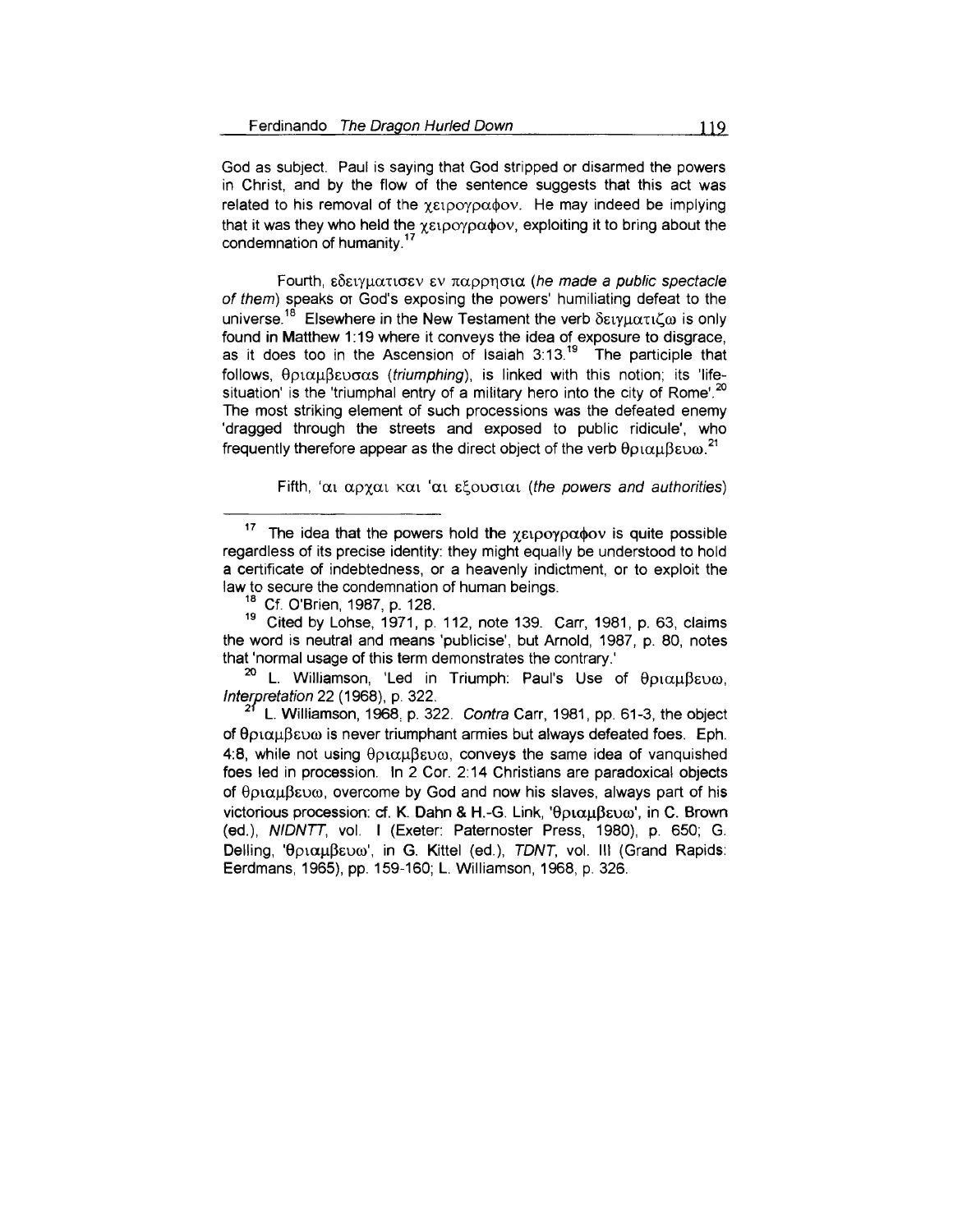should be seen as evil and rebellious supernatural powers associated with Satan; attempts to identify them as good angelic beings must be iudged unsuccessful.<sup>22</sup> In the Pauline epistles the very terminology, ' $\alpha_1$  $\alpha$  pxm Kat 'at eligyorm Karries connotations of rebellion against God and hostility towards the church. Moreover the immediate context implies precisely the defeat of enemies: they are stripped, exposed and led as enemies in triumphal procession, and the whole theme resembles that of other Pauline texts which exploit the imagery of Psalm 110 and in which the powers are clearly enemies to be subjugated (1 Cor. 15:24; Eph.  $1:21$ .

Finally it is necessary to consider the pericope as a whole. In 2:13 Paul describes the Christians' condition prior to being raised with Christ as one of death 'caused by their trespasses and sinful nature'.<sup>23</sup> The forgiveness of sins mentioned at the end of the verse is therefore fundamentally related to being 'made alive'. In 2:14 he explains how sins are forgiven, namely through Christ's own death. The  $\gamma \epsilon_1$  population, however it is understood, was nailed to his cross thereby signifying the removal of the sinners' indebtedness which enabled them to receive forgiveness. Moreover in Christ God simultaneously disarmed the powers. The close juxtaposition of the two themes clearly implies a link between the removal of the  $\chi_{\text{E1}}$  poypadov and the stripping of the powers. There is an 'essential connection between forgiveness of sins and victory over the powers and principalities' <sup>24</sup> Christ's death, by removing the  $\gamma$ ειρογραφον, the debt of sin, broke the power of the dark forces over their captives.

There is therefore much to be said for the view that it was indeed the  $\gamma$ ειρογραφον itself, understood as a record of human quilt, of which the powers were stripped thereby breaking their power. 'The context of Colossians 2: 15 demands that we understand the removal of power or authority which the principalities exercised over the lives of men by

<sup>&</sup>lt;sup>22</sup> Carr, 1981, p. 52ff..<br><sup>23</sup> O'Brien, 1987, p. 122; cf. Eph. 2:1,4.<br><sup>24</sup> Lohse, 1971, p. 106f.: 'Both affirmations form an indissoluble pair: on the cross of Christ the certificate of indebtedness is erased; on the cross of Christ the powers and principalities are disempowered.'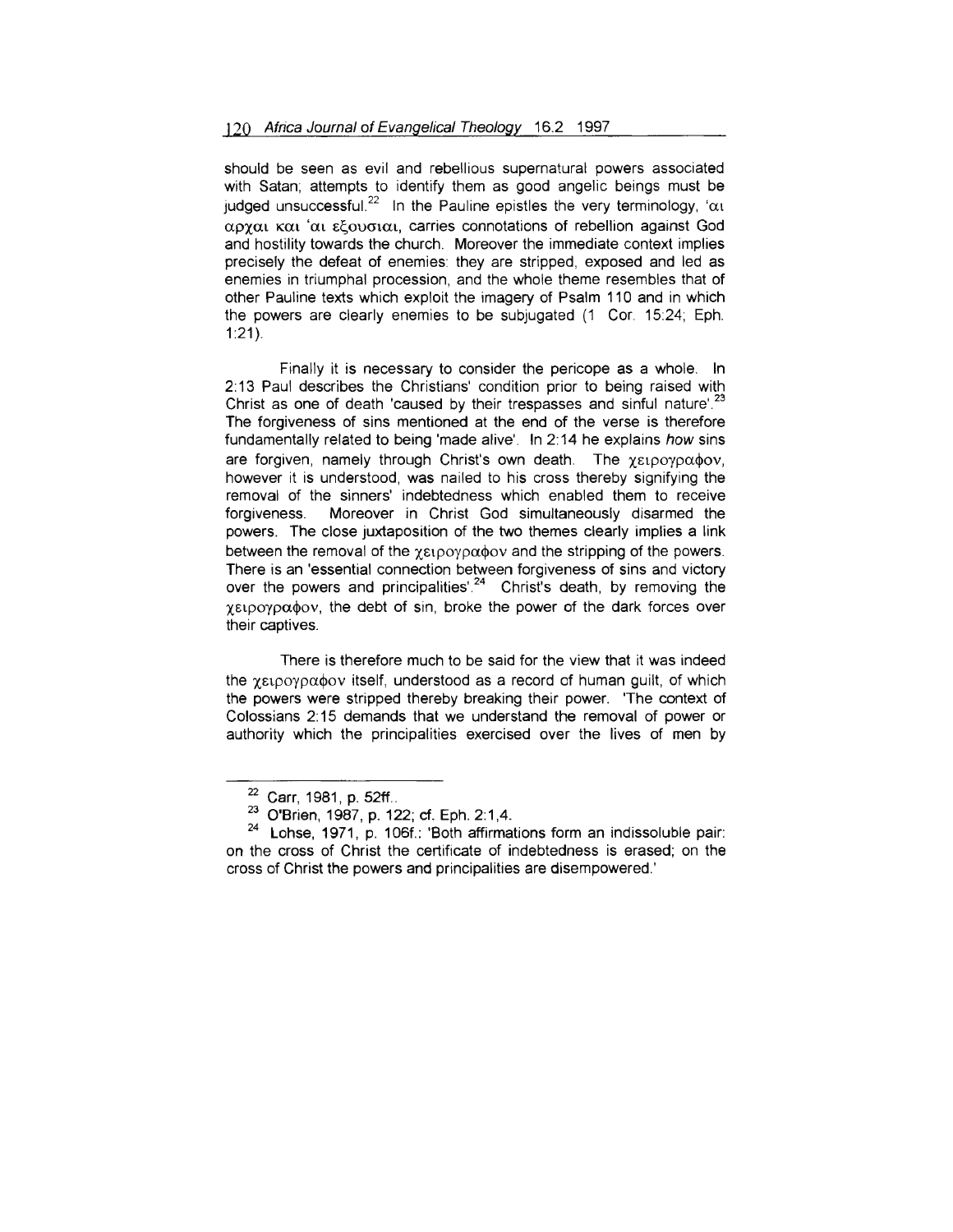holding the certificate of indebtedness in their grip.<sup>125</sup> Such an understanding would clearly identify the 'principalities and powers' 'as servants and subjects of Satan in the role of accusers', who parasitically exploit human quilt to maintain their tyranny.<sup>26</sup> The cross removed the grounds of accusation, the bond which symbolised 'mankind's slavery to  $\mu$  bands of decasation, the bond which symbolised manimia's slavery to her powers'  $^{27}$  and thereby 'exposed and left empty-handed the satanic accusers' and provided freedom for their captives.<sup>2</sup>

#### **Revelation 12:7-11**

Revelation more than any other New Testament book interprets Christ's work in terms of victory. In Revelation 5 the victory motif is prominent, but the victory is clearly paradoxical. 'o  $\lambda \epsilon \omega v$  'o  $\epsilon \kappa$ της φυλης Ιουδα (the Lion of the tribe of Judah: 5:5) is also αρνιον 'εστηκοs 'ωs εσφαγμενον (a Lamb, looking as if it had been slain: 5:6), whose triumph and the resulting kingdom are understood in terms of the shedding of his own blood (5:9f.) which brings freedom 'from sins' (cf. 1 :5) and thus purchases 'men for God'.

Nevertheless the notion of victory over Satan is not explicitly present until Revelation 12. In 12:1-6 the dragon is defeated only, apparently, in that it fails to devour the child, but in 12:7-9 Michael drives it from heaven. lt is initially surprising that 'the heavenly warriors are not  $\frac{1}{2}$  into battle by Christ<sup>'29</sup> but comprehensible in the context of the  $p_3$  as a whole  $30$ . The battle scene follows immediately upon the cases a whole  $30$ . The battle scene follows immediately upon the

<sup>&</sup>lt;sup>25</sup> O'Brien, 1987, p. 127.

 $26$  Bandstra, 1964, p. 166. 27<br>
27 A. Hanson, Studies in Paul's Technique and Theology (London,

SPCK, 1974), p. 11.<br><sup>28</sup> Bandstra, 1964, p. 166. Bandstra emphasises the importance of the law to the accusing powers: 'lt is just the law and flesh that are their instruments and that whereby they operate against us' (pp. 166-7).<br><sup>29</sup>G.R. Beasley-Murray, *Revelation* (Grand Rapids: Eerdmans, 1978),

p. 201, who argues that 'this feature of the story can hardly have been instigated by a Christian writer', and attributes it to Jewish influence. However this fails to explain why the author nevertheless incorporated it in his text.<br> $30$  The theme of Michael's victory has been variously understood.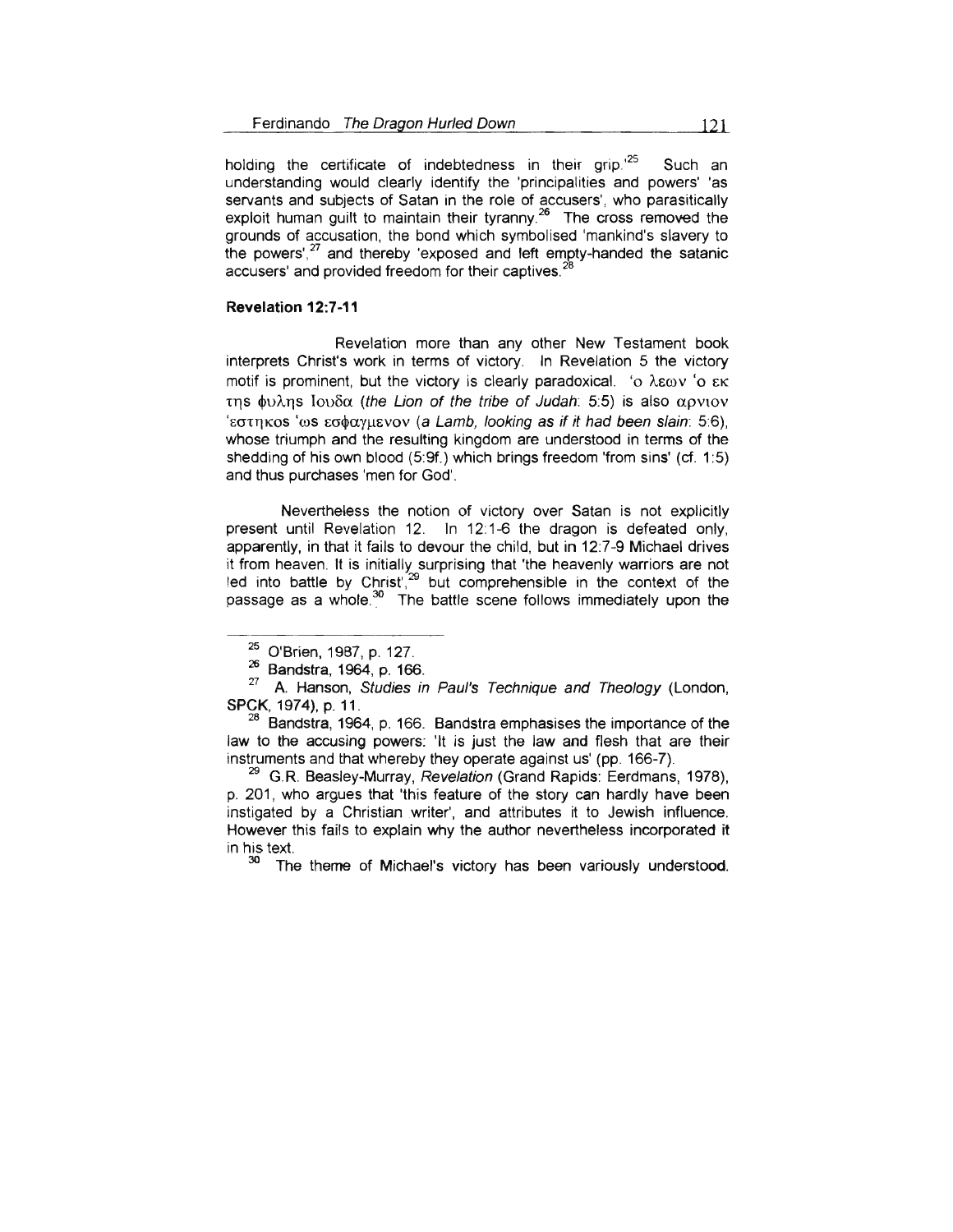reference to the child's rapture, which signifies the completion of his work and frustration of the dragon's designs. The sequence thus suggests that it is what has occurred on earth, the child's life which the dragon sought to destroy, that has somehow precipitated the dragon's expulsion from heaven. 'Satan loses his position in heaven because of Christ's incarnation and its consequences.<sup>31</sup> The words spoken subsequently by the heavenly voice (12:10ff.) confirm and clarify this understanding:  $\epsilon\beta\lambda\eta\theta\eta$  'ο κατηγωρ των αδελφων 'ημων, 'ο κατηγορων αυτουs ενωπιον του θεου 'ημων 'ημεραs και νυκτοs (the accuser of our brothers, who accuses them before our God day and night, has been hurled down).<sup>32</sup> It is precisely as 'the accuser of our brothers' that the dragon is expelled, and expulsion therefore means that his power to arraign them before God has been eliminated.

Consequently the 'brothers' whom he accused have now overcome him, and they have done so δια το αιμα του αρνιου και δια τον λογον της μαρτυριαs αυτων και ουκ ηγαπησαν την ψυχην  $\alpha$ ut $\alpha$  v  $\alpha$  y  $\alpha$   $\beta$   $\alpha$  v $\alpha$  to  $\alpha$  by the blood of the Lamb and by the word of their testimony, and they did not love their lives so much as to shrink from death: 12:11 ). The blood of the Lamb undoubtedly refers to Christ's sacrifice for sins. lt is because he has removed their sins by his death that Satan can no longer accuse, the basis of accusation having been annulled: 'By virtue of the death of Christ he is unable successfully to lodge a charge against God's elect (Rom. 8:33-4).<sup>33</sup> The expulsion metaphor is thus a means of describing the breaking of Satan's power over the redeemed by Christ's death, a power which was based upon

 $32$  P. Prigent, Apocalypse 12: Histoire de l'exégèse (Tübingen: J.C.B. Mohr (Paul Siebeck), 1959), p. 146, emphasises the importance of the hymn of 12:10-12 for understanding the meaning of the heavenly combat.

<sup>33</sup> R.H. Mounce, The Book of Revelation (Grand Rapids: Eerdmans, 1977), p. 243; cf. W. Hendriksen, More than Conquerors (London: The Tyndale Press, 1962 [1940]), p. 141 .

RH. Charles, A Critical and Exegetical Commentary on the Revelation of St. John, vol. I (Edinburgh: T. & T. Clark, 1920), p. 320, argues that Satan storms heaven in pursuit of the child, but neither the text itself nor the rest of the New Testament sustain this approach.

<sup>&</sup>lt;sup>31</sup> J.M. Court, Myth and History in the Book of Revelation (London: SPCK, 1979), p. 113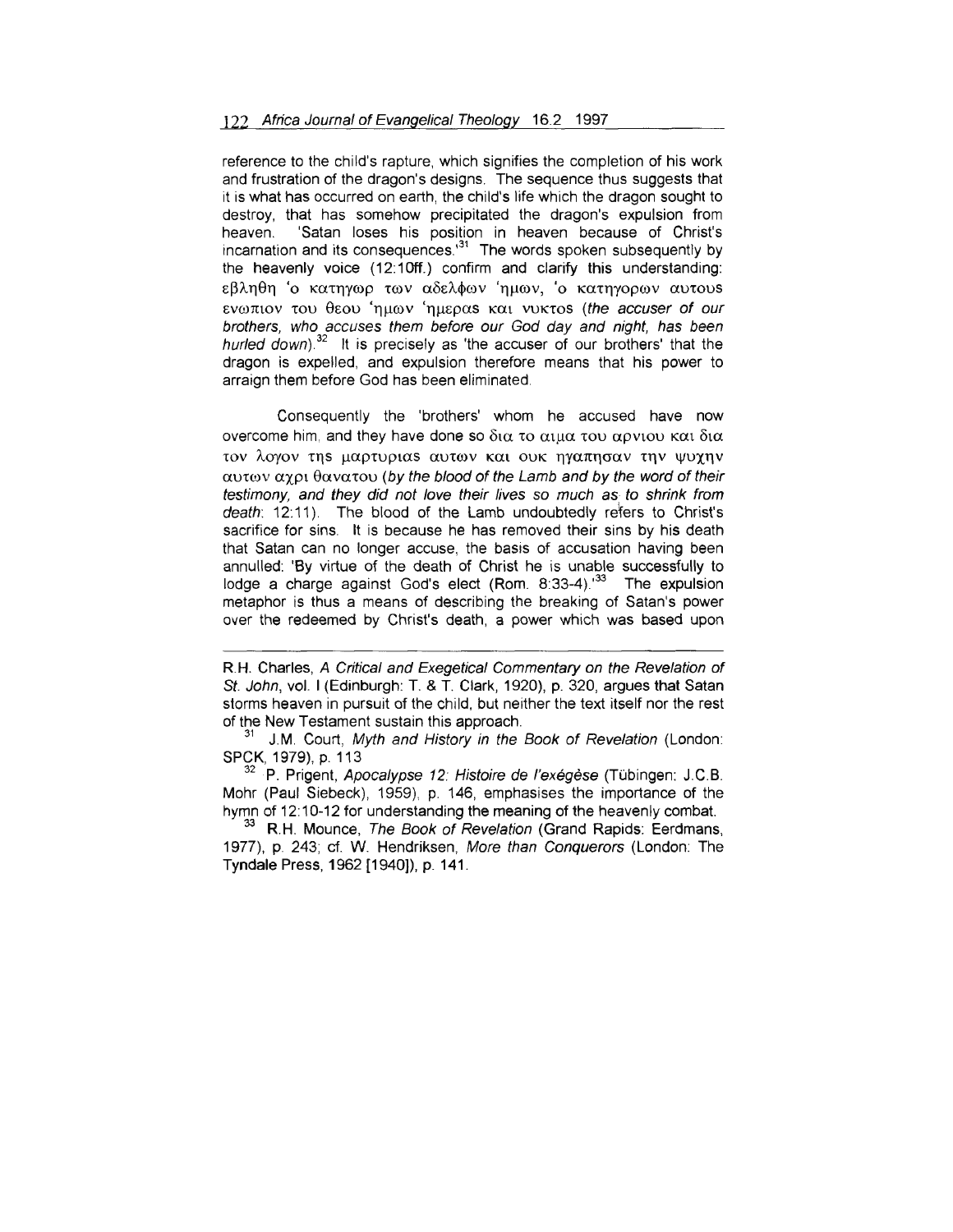those human sins for which Christ has now atoned. Moreover the dragon's expulsion by Michael rather than Christ is explicable from this perspective. The primary victory, liberation from sins (cf. 1 :5; 5:5ff.), is won on the cross and it is Christ who wins it there. Satan's expulsion is a secondary consequence which takes place simultaneously in heaven and thus, in the terms of the narrative, while Christ is still on earth. Caird makes the point clearly:

> Some commentators express surprise that it should be Michael and not Christ who is God's champion. The point is, however, that, when this victory is won in heaven, Christ is on earth, on the Cross. Because He is part of the earthly reality He is not part of the heavenly symbolism. The heavenly chorus ... explains that the victory has been achieved 'by the sacrifice of the Lamb' .. Michael, in fact, is not the field officer who does the actual fighting, but the staff officer, who is able to remove Satan's flag from the heavenly map because the real victory has been won on Calvary. 34

### **Galatians 1 :4**

In Galatians 1:4 Paul describes Christ as 'o  $\delta$ ovs ' $\epsilon \alpha$ utov 'u $\pi \epsilon \rho$ των 'αμαρτιων ημων, 'οπωs εξεληται 'ημαs εκ του αιωνοs του  $\epsilon$ v $\epsilon$ στωτοs πονηρου (he who gave himself for our sins to rescue us from the present evil age). Implicit here is the Jewish apocalyptic notion of the two ages, the present age being evil in contrast with that which is to come.<sup>35</sup> One of the factors characterising the present age and One of the factors characterising the present age and contributing to its nature as evil, is its subordination to evil powers, especially Satan whom Paul names 'o  $\theta$  as  $\alpha$  to  $\alpha$  to  $\alpha$  to  $\alpha$  to  $\alpha$  (the god of this age: 2 Cor. 4:4; cf. Eph. 2:2; 6:12).<sup>36</sup> However Paul's approach and

 $34$  G.B. Caird, 'On Deciphering the Book of Revelation',  $ExpT$  74 ( 1962-3), p. 13.

<sup>&</sup>lt;sup>35</sup> Cf. F.F. Bruce, The Epistle to the Galatians (Exeter: Paternoster Press, 1982), p. 76; H.D. Betz, Galatians (Philadelphia: Fortress Press, 1979), p. 42, note 58.

<sup>&</sup>lt;sup>36</sup> Cf. the 'Freer logion', cited by Bruce, 1982, p. 76: 'This age ('o αιων 'outos) of lawlessness and unbelief is subject to Satan'; also R.Y.K. Fung, The Epistle to the Galatians (Grand Rapids: Eerdmans, 1988), pp.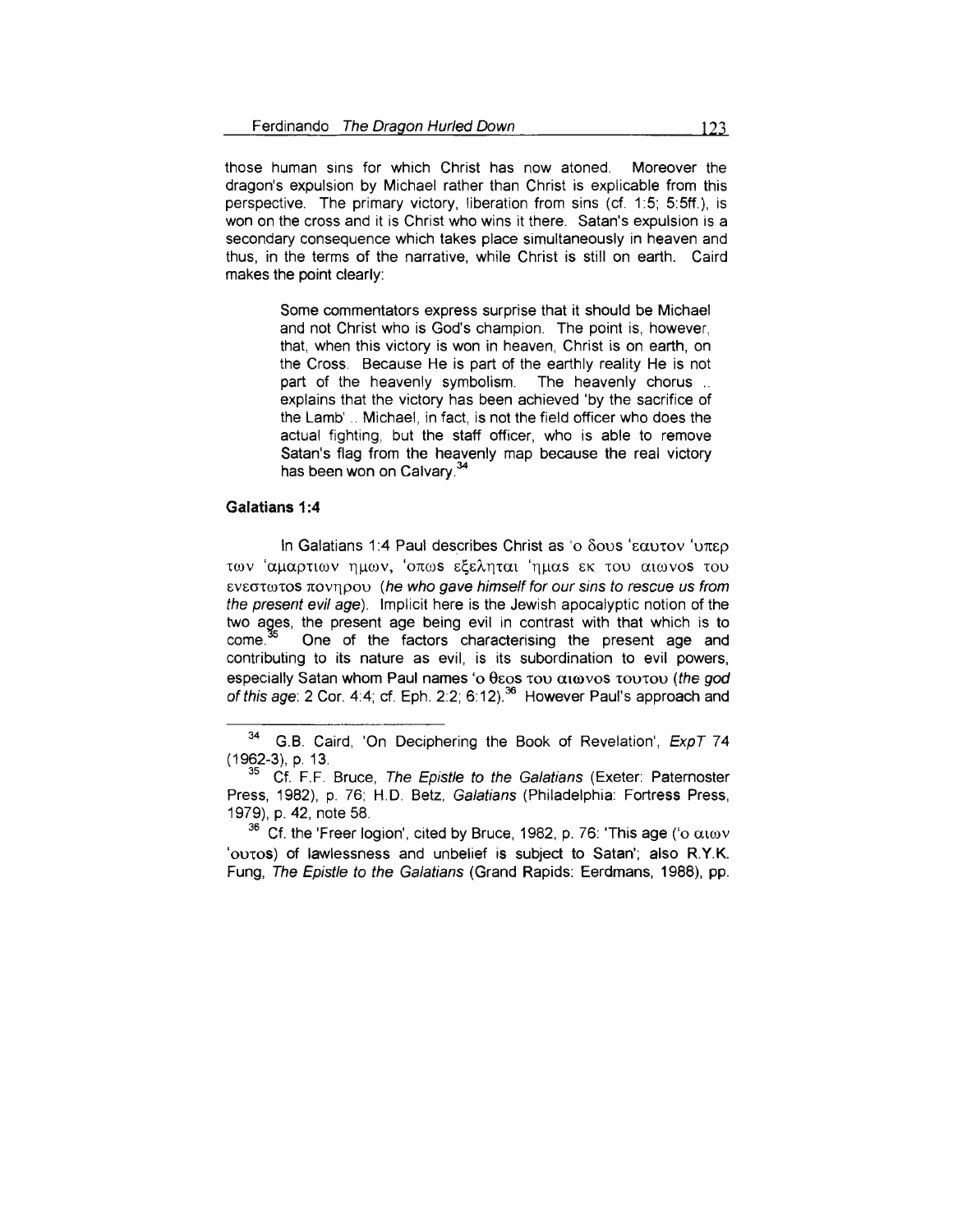that of the New Testament in general differs from the traditional Jewish conception with the belief that, while temporally the age to come is still future, yet 'spiritually, believers in Christ have here and now been made partakers of it, because they share the risen life of Christ'.<sup>37</sup>

Thus, in Galatians 1:4 believers are already delivered from 'the present evil age' and thereby also from its evil spiritual rulers, and that deliverance was accomplished by Christ's giving himself ' $v \pi \epsilon \rho \tau \omega v$ 'αμαρτιων, for the expiation or forgiveness of sins.<sup>38</sup> Relating deliverance to forgiveness in this way is clearly significant. lt implies that people belong to this age because of their sins; they are not simply enslaved victims of spiritual powers but are morally responsible for their condition. Thus forgiveness is the prerequisite of deliverance. Moral culpability must be dealt with to secure emancipation from the objective spiritual slavery imposed by the powers. Christ therefore gave himself 'unep to v 'auaptiov, thereby securing forgiveness and consequently freedom from this age and the powers that control it.

Thus, to conclude this section, since it is sin that gives Satan his dominion over humanity, it is the removal of sin which breaks that dominion. Accordingly the object of Christ's death was not primarily the defeat of Satan or of the powers, but the rescue of their victims from their own disobedience and its consequences.<sup>39</sup> He died to secure forgiveness, and the defeat of Satan and the powers by that death is thus incidental to its principal thrust. Christ's death removed the  $\gamma_{ELOOYO}\alpha\phi_{OV}$ by making atonement for sins, thereby disarming the 'the powers and authorities' (Col. 2: 14-15) and securing the expulsion of the accuser from heaven (Rev. 12:7-11): both images mean essentially the same thing.

<sup>40</sup>f.,  $37$  Bruce, 1982, p. 76.

<sup>38</sup> Cf. Bruce, 1982, p. 75; Betz, 1979, pp. 41-42.

<sup>&</sup>lt;sup>39</sup> The suggestion of J.B. Russell, The Devil: Perceptions of Evil from Antiquity to Primitive Christianity (Ithaca and London: Cornell University Press, 1977), p. 229, 'if the power of the Devil is dismissed, then Christ's saving mission becomes meaningless', is wrong and results from an overemphasis on the cosmic aspect of Christ's work. That aspect is central in no New Testament interpretation of his death, which is nevertheless not to deny its importance.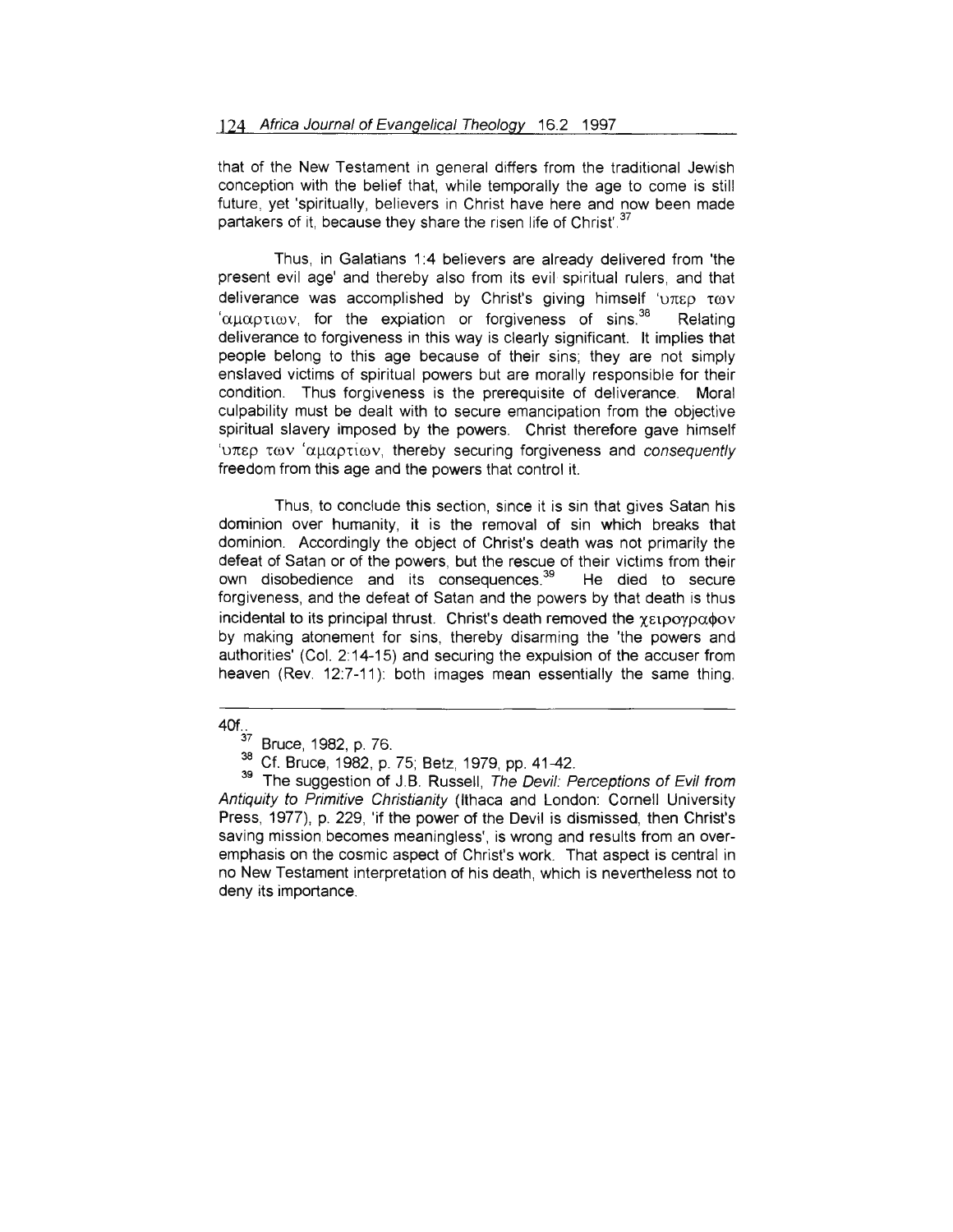Consequently by experiencing forgiveness the believer receives in practice deliverance from the 'present evil age' and from the powers that tyrannise it (Gal. 1:4; cf. Col. 1:13f.; Eph. 2:1ff.).

Such an understanding explains why Satan and the powers were not simply destroyed by force majeure, by overwhelming divine might. Satan could indeed have been trounced by the infinite and invincible power of God, as the New Testament affirms that he finally will be, but that would not have dealt with the fundamental human problem of sin. Satan merely attaches himself to human sin and exploits it as a parasite; the destruction of the parasite would not remove the corruption of sin upon which it feeds. Accordingly it is primarily sin that must be dealt with, and in so doing Christ simultaneously overcame Satan as a necessary, but basically secondary, consequence.

It is here moreover that the approach of Aulèn in Christus Victor<sup>40</sup> is weak in that it 'threatens to view sin and redemption in terms of a dualistic power struggle in which God in Christ simply conquers enemy territory by an invasion from heaven. In this scheme, sin is less a responsible guilt that must be forgiven than a power that must be eradicated.'<sup>41</sup> Nor did Christ's death increase God's already absolute power over Satan, to which the Bible repeatedly testifies. Rather it removes the moral and spiritual basis of Satan's enslavement of rebellious humanity.

# **CHRIST'S PRESENT REIGN: ESCHATOLOGICAL TENSION AND SUPERNATURAL EVIL**

In their demonology the New Testament writers demonstrate the same eschatological tension which characterises their understanding of salvation. Satan and the powers are defeated and yet remain active while they await final judgement (Rev. 20:7-10; Rom. 16:20; 1 Cor. 15:24; Matt. 25:41 ), echoing somewhat postbiblical Jewish ideas of a two-stage defeat of the powers of evil.<sup>42</sup> Moreover there is some suggestion that the same

<sup>&</sup>lt;sup>40</sup> G. Aulèn, Christus Victor (London: SPCK, 1931).<br><sup>41</sup> J.C. Beker, *Paul the Apostle: The Triumph of God in Life and* Thought (Edinburgh: T. & T. Clark, 1980), p. 209.<br><sup>42</sup> B.J. Bamberger, *Fallen Angels* (Philadelphia: The Jewish Publication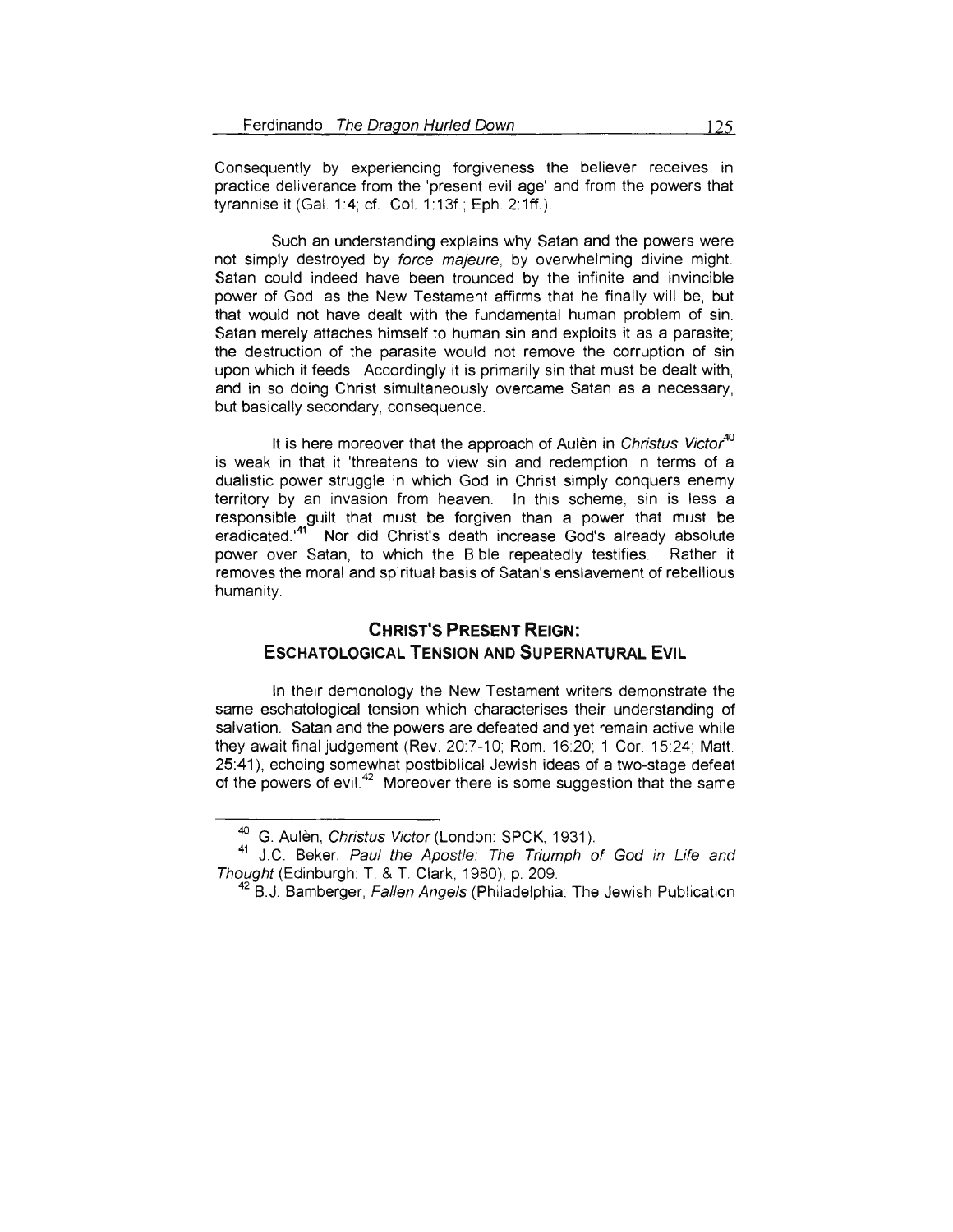Christ who triumphed over them by his death will also crush them in the climactic act of salvation and judgement (1 Cor. 15:25; Rev. 19:11ff.). Meanwhile the present period between Satan's two judgements is characterised by a tension between Christ's reign and Satan's hostility towards the church.

The assertion of the present reign of Christ is found in virtually every strand of the New Testament, frequently being affirmed through the citation of or allusions to Psalm 110:1 (Acts 2:33; 1 Cor. 15:24f.; Eph. 1:20f.; Heb. 10:12-13; 1 Pet. 3:22). lt echoes the archetypal expression of the divine warrior theme in Exodus 15, in which the conqueror is acclaimed as king by those whom he delivers (15:18). In Christ's case his reign is understood, for example in Matthew 28, as the precondition of the worldwide advance of the gospel, for it means that Satan can no longer hold those whom he formerly enslaved (cf. also Jn 12:31-32). Similarly in Acts 2:33-35 the coming of the Spirit, which is the precondition of the apostolic proclamation, is a direct consequence of Jesus' enthronement at the right hand of God. Accordingly, as Acts records the spread of the gospel there are the same signs of the coming of the kingdom of God as are present in the synoptic gospels, including the expulsion of evil spirits. Christ continues to be the bearer of the kingdom with all that that means for Satan's power, but now he works through the apostles and the church. Moreover, in both Ephesians and Colossians, his reign assures his people of both the security of their salvation and the availability of divine resources in their conflict against hostile powers, for it is precisely they which have been subjugated (Eph. 1:21-22 & 2:6; cf. Col. 2:15 & 3:3).<sup>43</sup>

The New Testament writers thus believe Christians to have experienced a liberation from the tyranny of evil powers, which is understood in primarily spiritual terms. In the Pauline epistles it means that they need no longer be controlled by ·Satan's insidious and evil direction and inspiration (cf. Eph. 2:2; 2 Cor. 4:4, and also 1 Jn. 5:19), nor

Society of America, 1952), p. 18; B. Noack, Satanás und Sotería. Untersuchungen zur Neutestamentlichen Dämonologie (Kobenhavn: G.E.C. Gads Forlag, 1948), p. 40

 $43$  In Revelation too references to Christ's rule in heaven interspersed with prophecies of plague and persecution, convey an impression of the ultimate certainty of salvation despite the apparent chaos and wickedness on earth.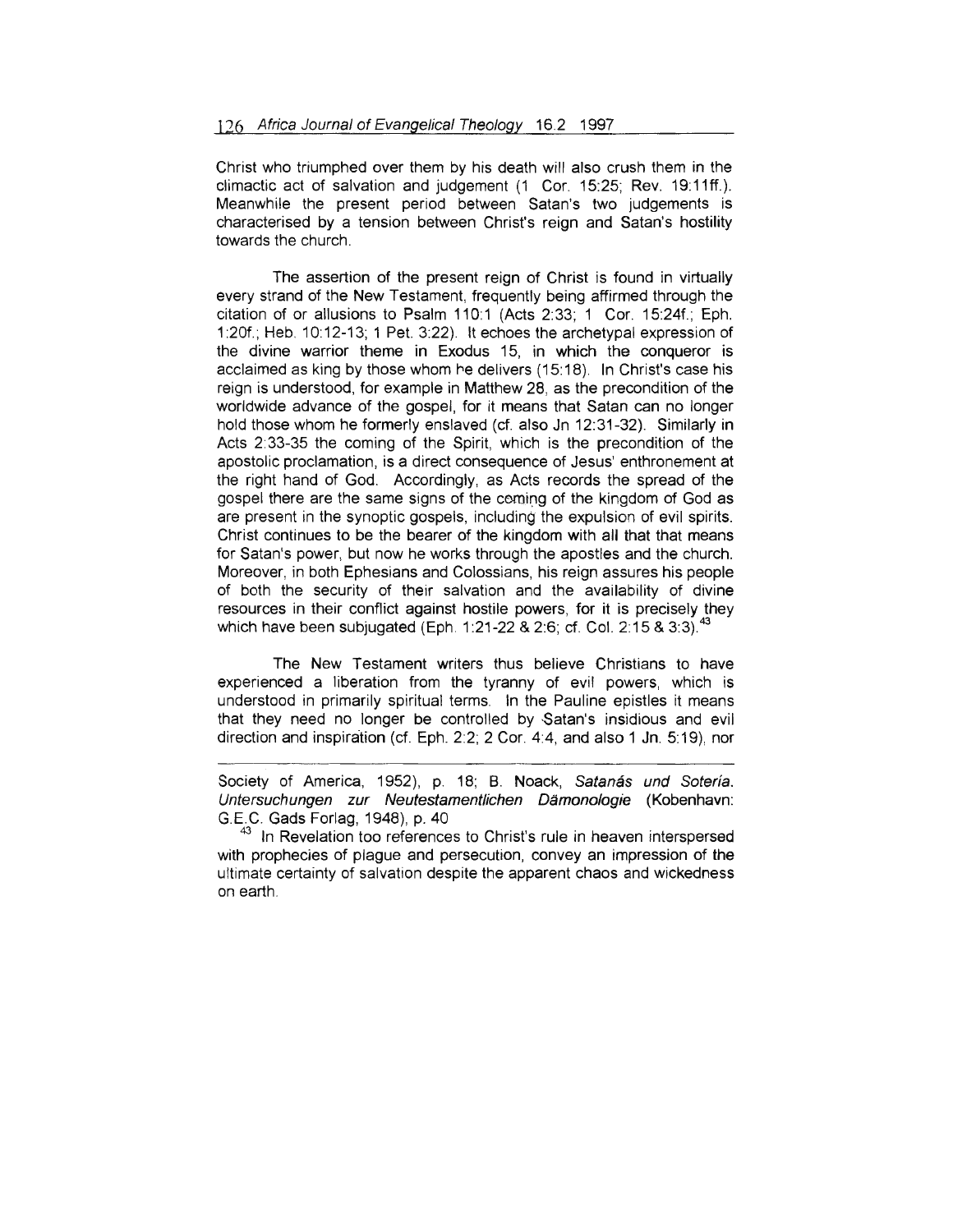spiritually blinded by him (2 Cor. 4:4). Most important however is the fact that guilt has been removed and thereby the basis of accusation by Satan and the powers, by which they seek to secure the judgement and consequent damnation of the accused.

Nevertheless supernatural evil beings remain active and still entrenched in the world (2 Cor. 4:4; 1 Jn. 5:19; Rev. 12:12-13:18). They resist the gospel's progress (Matt. 13: 19,39; 1 Thess. 2: 18), and make the church their particular target (Rev. 12:12ff.; Eph. 6:10-12). Their purpose is to lure believers back into sin, so reclaiming those liberated from them precisely by the forgiveness of their sins. Consequently they tempt to moral evil as repeated New Testament warnings testify (Acts 5:3; 1 Cor. 7:5), try to introduce error into the church (2 Cor. 11:13-15; 1 Tim. 4:1; 1 Jn. 4:1ff.; Rev. 16:13f.) and inspire persecution, the significance of which lies not so much in the physical suffering it causes as the danger that it may lead to apostasy (1 Pet. 5:8-9; Rev. 2:9-11 ).

lt is not clear therefore that Christians are expected to be free from the physical aggression of evil spirits. By inspiring persecution Satan may injure, even kill, believers through human agents. Since that is so, and in the absence of any indication in the New Testament to the contrary, it seems likely that evil spirits would also have been considered able to injure believers without the intervention of human mediators, if not to possess them.

In fact the New Testament says nothing about the possibility of Christians being possessed. In that the agent of possession belongs to Satan's kingdom (cf. Lk. 11:18, par.), it is Satan who controls the demoniac. From this perspective his state may be seen as an extreme form of the situation of anybody unredeemed from 'the dominion of darkness'; the difference lies in the fact that Satan's control is no longer unobtrusive, exercised through the individual's own will, but overt and direct. Consequently it does seem unlikely that the New Testament writers would have believed that an individual redeemed from Satan might nevertheless still be enslaved to the most extreme expression of his tyranny. Moreover, although there are frequent allusions to Christians laid low by illness, nowhere does the New Testament consider the situation of a believer possessed by a spirit, which might have been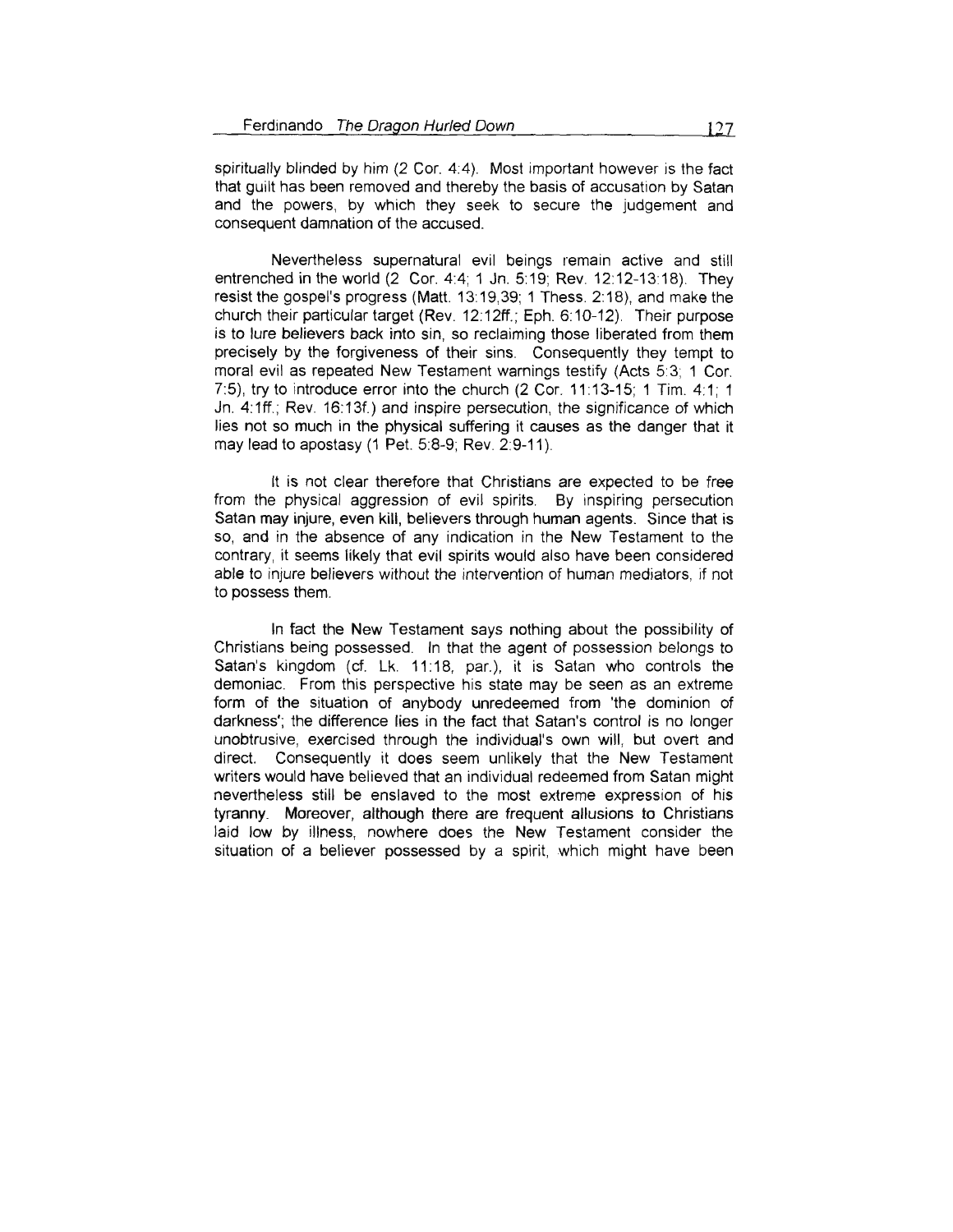expected were it a real pastoral problem.<sup>44</sup>

However that may be, in the face of possible physical attack by evil powers there are significant differences in the believers' situation. First, they have access through Christ to divine resources which enable them both to resist and to endure attacks made upon them (cf. 2 Cor. 12:8-10; Rev 210). Second, death itself no longer has the same dread for them. While the undoubtedly unpleasant experience of dying remains, it is robbed of its horror as the enduring spiritual penalty for sin. For Paul its 'sting' is removed (1 Cor. 15:55f.), and it gives access to the presence of Christ himself (Phil. 1:21). Similarly in Revelation 2:10f. it is not death that is the real danger for the believer but unfaithfulness, death being in fact the means of victory. Physical suffering thus loses its absolute importance for the believer. And thirdly, the notion of Christ's exaltation and reign implies that it is he who sovereignly permits and limits whatever Satan, powers and demons might do to his people

This does not mean that Christ will necessarily always veto their physical aggression, any more than he vetoes their inspiration of persecution. However, it suggests that believers are delivered from the futile arbitrariness of demonic malevolence. A persistent New Testament theme is that the believer's sufferings take on positive value (Rom. 5:3f.; 8:28-39; Jas. 1:2-4; 1 Pet. 1:6-7); from this perspective the identity of the immediate source of affliction is relatively unimportant. It becomes clear in the New Testament, and supremely in references to the devil's inspiration of Judas to betray Jesus, that even in the climactic moment of his wickedness Satan advances the Father's will and, in so doing, brings about his own destruction (Lk. 22:3-4,53; Jn. 13:2,27f; 14:31; Rev. 12:4- 5) This is the final truth about his hostility towards the church, that it is futile and self-defeating. Not only do the New Testament writers suggest that God will accomplish his good purposes for the church and for individual believers despite what Satan, powers and demons may attempt to do against them, but that he will accomplish those purposes even through their malevolent operations.

<sup>&</sup>lt;sup>44</sup> Cf. the varying views of F.S. Leahy, Satan Cast Out: A Study in Biblical Demonology (Edinburgh: Banner of Truth Trust, 1975), pp. 95f.; D.M. Lloyd-Jones, Healing and Medicine (Eastbourne: Kingsway Publications, 1987), pp. 162f; M.F. Unger, What Demons Can Do To Saints (Chicago: Moody Press, 1977).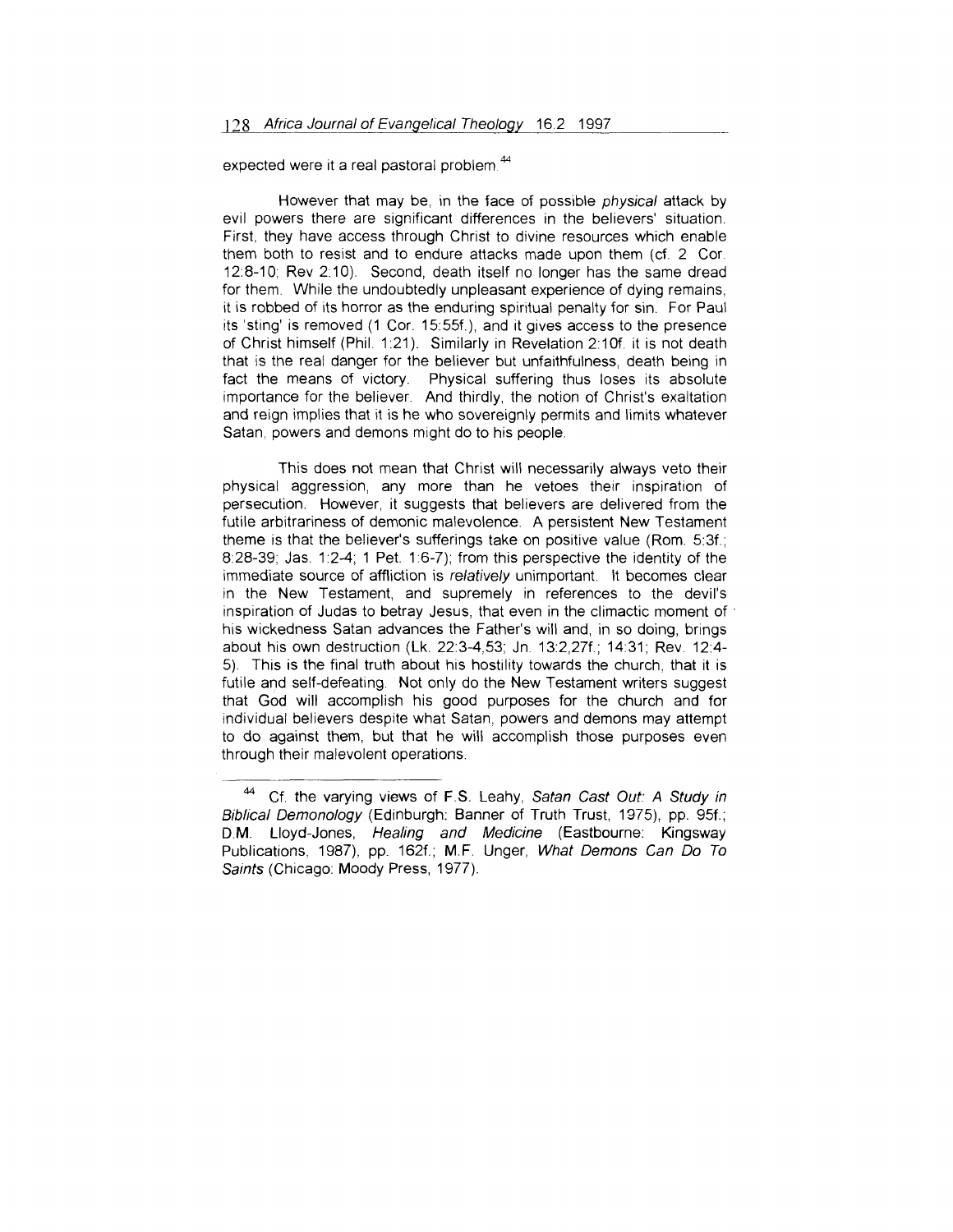### **SATAN's FINAL JUDGEMENT**

In the Old Testament Isaiah 24:21-23 and 27:1 both look forward to the final defeat of every enemy of God, including supernatural foes. The reference to the slaughter of Leviathan in 27:1, 'the gliding serpent .. the coiling serpent .. the monster of the sea', evokes the great supernatural adversary of God elsewhere identified as Satan,<sup>45</sup> and it is implied in 24:21 that human kings are allied with 'the powers in the heavens above' in a conspiracy against God which will finally be crushed The New Testament writers take up the same theme in texts such as Matthew 25:41, Romans 1620 and Revelation 207-10, and similarly anticipate the ultimate destruction of Satan's power and that of all the forces that are subject to him.

In 1 Corinthians 15:24f. Paul refers to this final decisive iudgement of the powers: ειτα το τελοs ... 'οταν καταργηση πασαν  $\alpha$ ρχην και πασαν εξουσιαν και δυναμιν (then the end will come ... when he has destroyed all dominion, authority and power). However Berkhof argues that the verb,  $\kappa \alpha \tau \alpha \rho \gamma \epsilon \omega$ , refers to their 'dethronement' rather than their destruction, which is consistent with his view that they are part of creation and have the positive purpose of undergirding it. Hence according to his interpretation Paul is describing the restoration of the powers to their proper function within Christ's lordship.<sup>46</sup> However  $\kappa\alpha\tau\alpha\rho\gamma\epsilon\omega$  always has a negative sense and never refers to the restoration of something to its proper function, and in 15:26 death is also the object of  $\kappa\alpha\tau\alpha\rho\gamma\epsilon\omega$ .<sup>47</sup> Although Berkhof claims that this means that death loses its power as an enemy, for Paul death is  $\tau\alpha$  ... owe vid  $\tau$ ns

In Ancient Near Eastern mythology the sea was seen as a primal force of chaos and evil: Mounce, 1977, p. 249. 46 H. Berkhof, Christ and the Powers (Scottdale, Pennsylvania: Herald

Press, 1962), pp. 32-4. J.G. Gibbs, Creation and Redemption: a Study in Pauline Theology (Leiden: E.J. Brill, 1971), p. 146, also argues that  $\kappa\alpha\tau\alpha\rho\gamma\epsilon\omega$  refers only to their dethronement, implying they have a role in the age to come.<br><sup>47</sup> Cf. W. Bauer, W.F. Arndt & F.W. Gingrich, A Greek-English Lexicon

of the New Testament (Chicago: The University of Chicago Press, 1957),  $p. 418$ ; J.I. Packer, 'καταργεω', in Brown (ed.), vol. I, 1980, p. 73.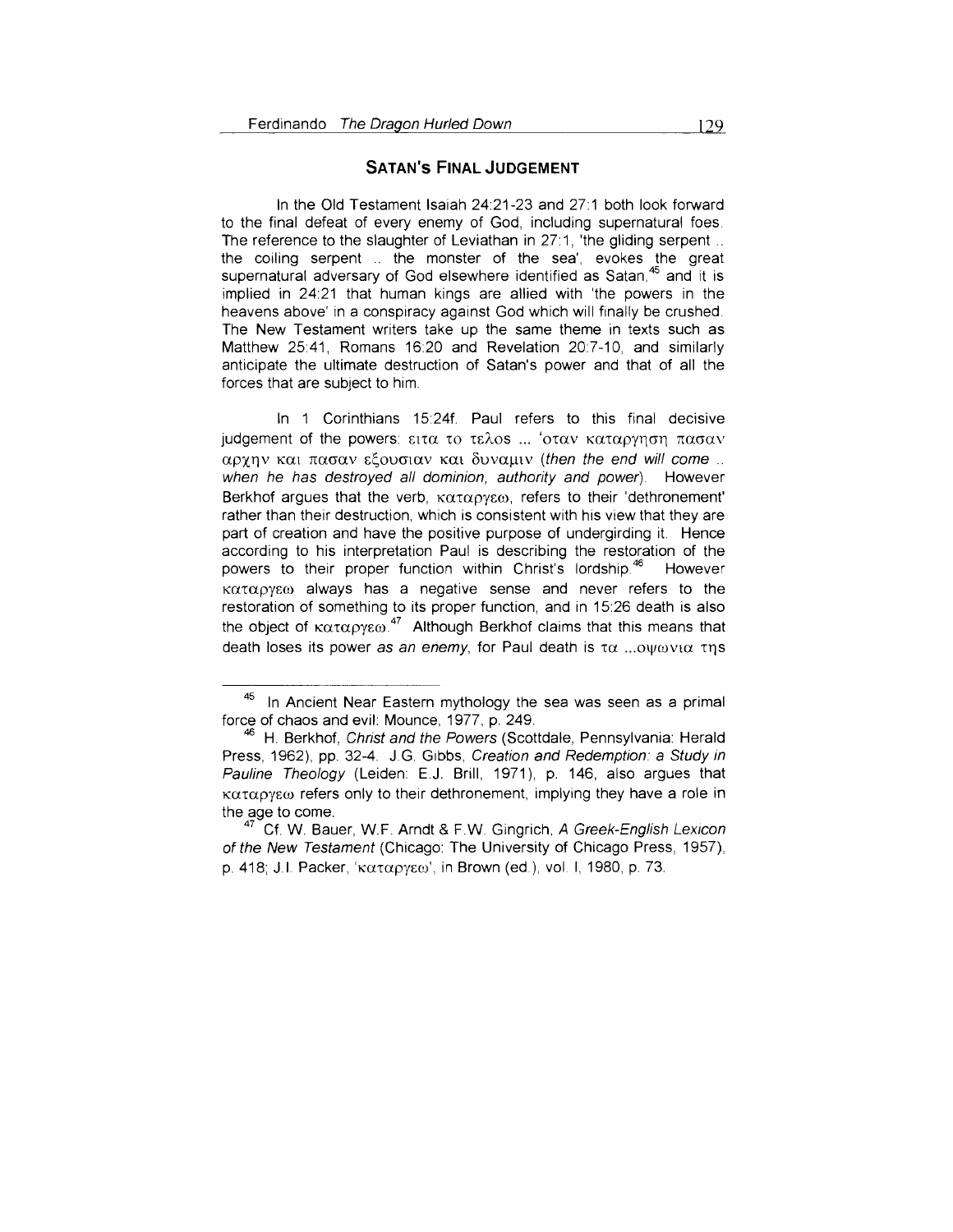' $\alpha\mu\alpha\rho\tau\mu\alpha$  (the wages of sin: Rom. 6:23), as it is throughout the Bible. To speak of it losing its power as an enemy is totally incongruous, for it exists only as an enemy. Thus, if  $\kappa\alpha\tau\alpha\rho\gamma\epsilon\omega$  implies destruction when used of death, it must be understood to have the same force when used of the 'other' powers.

The words δι' αυτου [i.e. Christ] αποκαταλλαξαι τα παντα ειs  $\alpha$ utov (through him to reconcile all things to himself) in Colossians 1:20 might nevertheless be understood to envisage an ultimate universal salvation, to include not only people but also powers.<sup>48</sup> Such an interpretation however encounters several difficulties. In the Pauline epistles the concept of reconciliation normally refers to 'God's laying aside of his wrath and judgement against mankind'.<sup>49</sup> It is thus concerned with a change in God's disposition towards humanity which occurs independently of any human response. God himself is the subject and Christ's atoning death the means, while the realisation for human beings 'depends on acceptance of the gospel and faith'.<sup>50</sup> The terms in which reconciliation is described in Colossians 1:20ff. are largely consistent with this understanding. It is God who makes reconciliation through Christ's death, and 1:22-23 indicates that the believers' ultimate appropriation of its benefits depends upon their perseverance in faith. Thus, with respect to the human race alone, αποκαταλλαξαι τα παντα (to reconcile all things) does not necessarily entail the actual salvation of every human being.

Equally therefore it does not imply the universal salvation of the powers, even if it were argued that it makes possible the salvation of some of them. However there is no indication in the New Testament, that the option of a saving response to Christ is even available to the powers On the contrary, it is they from whom people are saved, and who continue indeed to attack the church. Moreover whenever Christ's death and resurrection are specifically related to the powers, it is in terms of their subjugation. As Bruce observes, 'It is contrary to the analogy of Scripture

<sup>&</sup>lt;sup>48</sup> This is the view of J.Y. Lee, 'Interpreting the Demonic Powers in Pauline Thought', NovT 12 (1970), p. 66. Cf. too N.T. Wright, 1986, p. 77. <sup>49</sup> J.H. Marshall, Jesus the Saviour: Studies in New Testament Theology (London: SPCK, 1990), p. 271, cf. pp. 258ff..

<sup>&</sup>lt;sup>50</sup> I.H. Marshall., 1990, p. 268.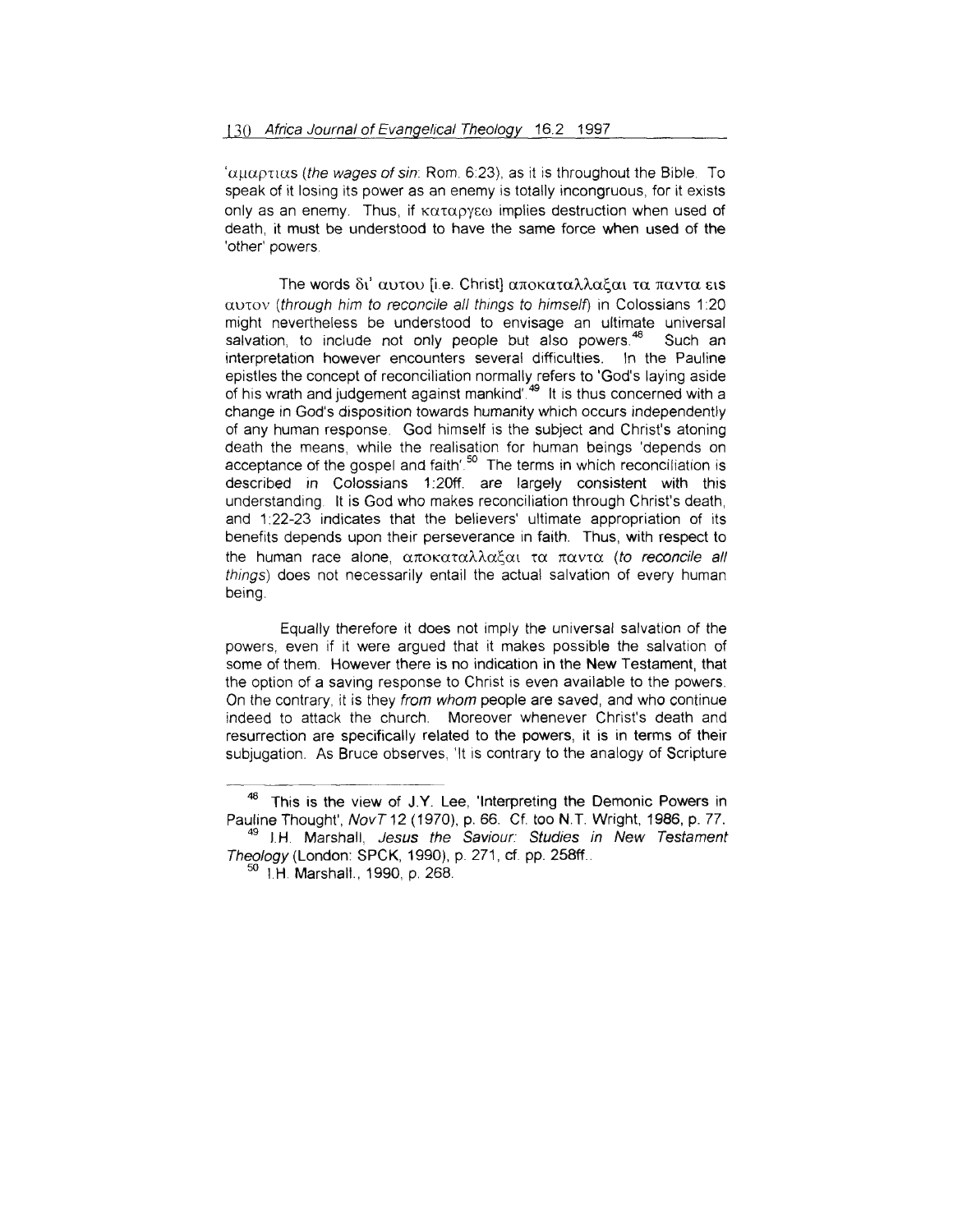to apply the idea of reconciliation in the ordinary sense to fallen angels.<sup>51</sup>

The notion of the universal reconciliation referred to here is therefore best understood in the light of Paul's description of the powers' defeat in Colossians 2:14-15. The cancellation of the  $\chi$ ειρογραφον through Christ's death broke their authority over humanity whom they can no longer hold enslaved, and so neutralised them.<sup>52</sup> It is in this sense that even the powers are reconciled  $\delta\alpha$  του 'αιματοs του σταυρου αυτου  $t$ through the blood of his cross: 1:20). It is not that Christ's death saves them, but that by atoning for the sins of human beings it breaks down their rebellious domain, disarming them and thus terminating their defiance of divine sovereignty. 'The universe has been reconciled in that heaven and earth have been brought back into their divinely created and determined order ... the universe is again under its head and ... cosmic peace has returned.'<sup>53</sup>

The notion in Ephesians 1:10 of uniting all things in Christ may be similarly understood: ανακεφαλαιωσασθαι τα παντα εν τω Χριστω, τα επι τοιs ουρανοιs και τα επι της γης εν αυτω (to bring all things in heaven and on earth together under one head, even Christ). The verb  $\alpha$ v $\alpha$ K $\epsilon$  $\phi$  $\alpha$  $\lambda$  $\alpha$  $\iota$ o $\omega$  means 'to sum up', as in Romans 13:9, and thus here 'Christ is the one .. in whom he [God] restores the harmony of the cosmos.<sup>54</sup> No more than in Colossians 1:20 does this imply the final salvation of the powers, but only that they are brought under Christ's dominion: 'No hostile heavenly power can thwart God's purpose in Christ.<sup>155</sup>

These interpretations of Colossians 1 :20 and Ephesians 1:10 are

<sup>51</sup> Bruce, 1984, p. 75.

<sup>&</sup>lt;sup>52</sup> R.P. Martin, Reconciliation: A Study of Paul's Theology (London: Marshal\, Morgan & Scott, 1981 ), p. 54; cf. Bruce, 1984, p. 75.

<sup>&</sup>lt;sup>53</sup> Lohse, 1971, p. 59.

<sup>&</sup>lt;sup>54</sup> A.T. Lincoln, *Ephesians* (Dallas, Texas: Word Books, 1990), pp. 33-34. Lightfoot, quoted by C. Brown, 'Head', in Brown (ed.), vol. 11, 1976, p 163, refers to 'the entire harmony of the universe, which shall no longer contain alien and discordant elements, but of which all the parts shall find their centre and bond of union in Christ.'

<sup>&</sup>lt;sup>55</sup> Lincoln, 1990, p. 34.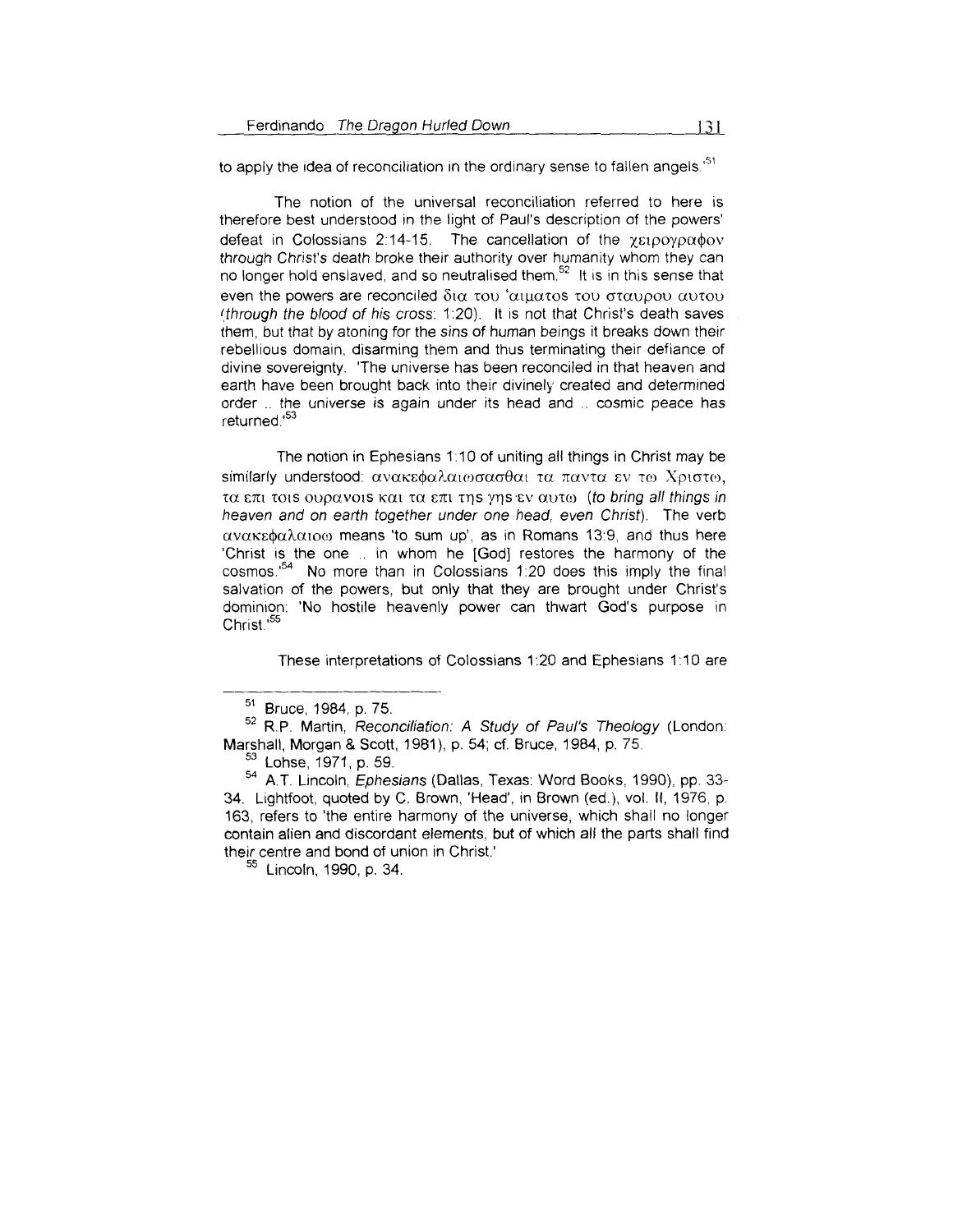consistent both with the anticipation of the powers' destruction in 1 Corinthians 15:24ff., and with that of the 'crushing' of Satan in Romans 16:20. Significantly in the latter text it is the 'God of peace' who 'will soon crush Satan under your feet'. Peace is accomplished not by Satan's redemption but his defeat; the reconciliation or summing up of all things similarly does not mean the powers' salvation but their subjugation to Christ's rule.

Finally two references in Revelation confirm the conclusiveness of God's final triumph. In 20:14 death encounters the same fate as the devil when it is 'thrown into the lake of fire'. Although the consequence of sin, death is also the instrument of Satan as destroyer (Rev. 9:11) and accuser (Rev. 12:10). Throwing death into the lake of fire therefore emphasises the definitive termination of his tyranny and all that it involves. Second, the new heaven and new earth contain no sea (Rev. 21:1). In Ancient Near Eastern mythology the sea was seen as a primal force of chaos and evil, and such ideas are sometimes exploited in the Old Testament as they are also in Revelation (12:17-13:1). Hence the affirmation, 'η θαλασσα ουκ εστιν ετι (and there was no longer any sea), means that every conceivable evil or source of evil is definitively  $\frac{1}{2}$  means that stery serveries of the cost set on the  $\frac{56}{2}$ 

### **CONCLUSION**

Certain implications for the preaching of the gospel in Africa may finally be drawn from the above. First, as was noted in the preceding article, the gospel is always first and foremost a message of deliverance from sin. It is *primarily* about forgiveness of sins rather than deliverance from Satan and evil spirits, and it confronts people initially as sinners rather than victims. This is not to deny that other dimensions of the New Testament message should also be emphasised according to the hearers' circumstances and concerns. In Colossians and Ephesians greater prominence is given to the theme of Christ's triumph and exaltation over the powers than is the case elsewhere in the Pauline corpus, presumably because the addressees' situation required it; however even in those epistles redemption from sin is still identified as the core of the gospel.

Similarly, in an African context it is certainly necessary to proclaim

<sup>56</sup> Caird, 1962-3, p. 104.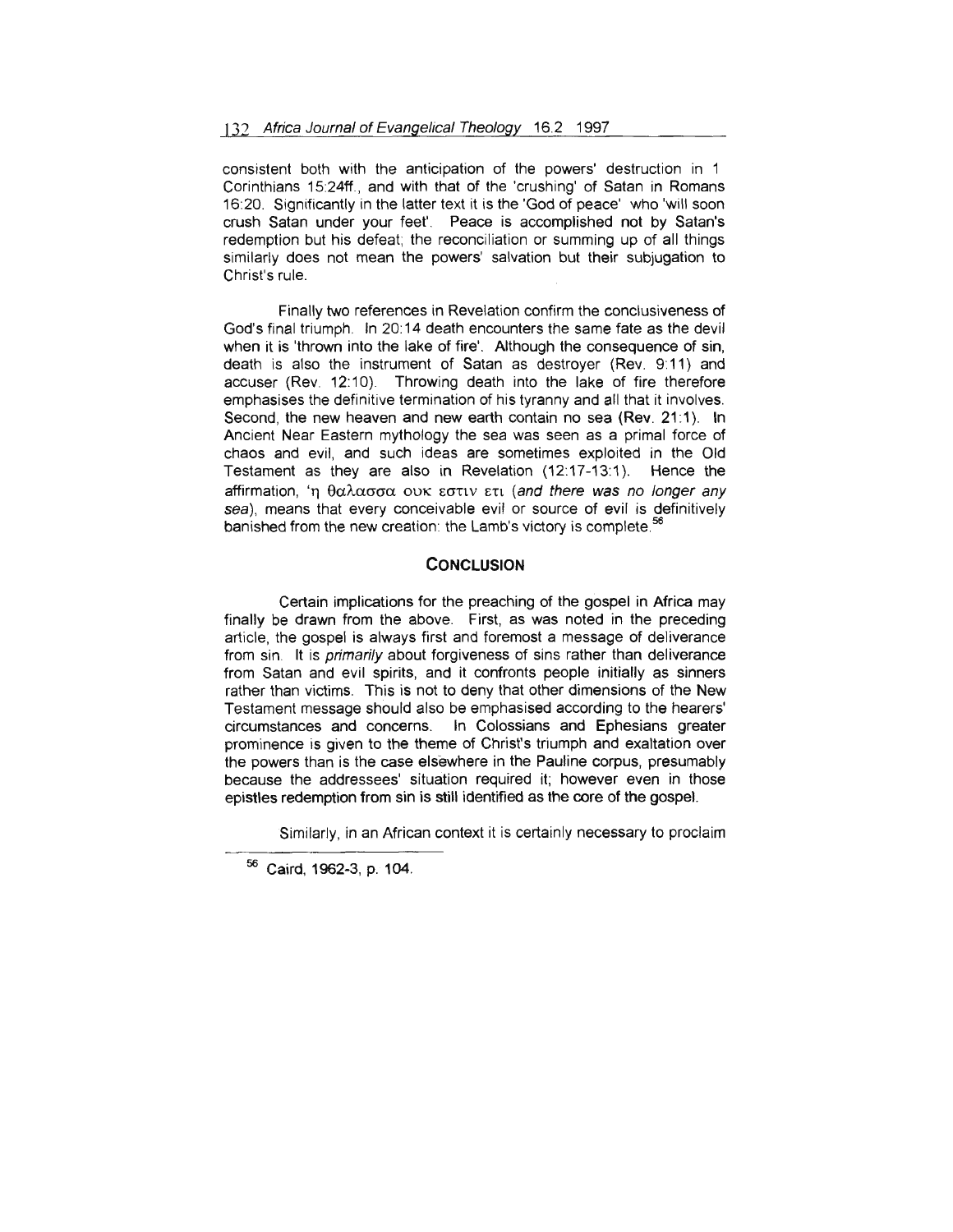the relevance of Christ's death with respect to supernatural powers, and more so than might perhaps be the case in a western milieu. However, if the proclamation is to reflect New Testament priorities, it would still be necessary to concentrate on Christ's death 'for sins', since it is through salvation from sins that deliverance from Satan, demons and powers takes place.

lt is significant that in the primitive Christian creed which Paul had communicated to the Corinthian believers and which in 1 Corinthians 15:3-5 he drew again to their attention, what was 'of first importance' ( $\epsilon v$ πρωτοιs) was the death of Christ for sins ('υπερ των 'αμαρτιων), his burial and his resurrection; however no mention is made of the powers. Paul introduces the powers where there are particular pastoral reasons for doing so; otherwise the relationship of Christ and his work to them is not mentioned, or mentioned only incidentally as in 1 Corinthians 15:24ff... The gospel is essentially about sins rather than about Satan.

lt has however been suggested that in the African context a message of deliverance from supernatural powers might be substituted for that of salvation from sins:

> Each culture perceives Jesus Christ through the spectacles of its own needs. Western cultures, for example, tend to be guilt ridden and so are greatly attracted to Jesus as the sacrifice for sin. .. another culture which focuses more on enhancing life forces because of fear of being overcome by evil powers will perceive that same Jesus as a long sought after protective .<br>shield.<sup>57</sup>

lt is indeed of fundamental importance to address the existential concerns of the hearers if they are to appreciate the relevance and sufficiency of the gospel. However if felt needs determine the heart of the proclamation the result is a pluralistic relativisation of the gospel. lt was by nailing the  $\chi_{E1}$  poyp $\alpha$  $\phi$ ov to the cross that the powers were disarmed (Col. 2:14-15), and through the blood of the Lamb that the accuser was overcome (Rev. 12:9-11 ). Without salvation from sin there is no salvation

<sup>57</sup> D. Jacobs, commenting on C.R. Taber, 'Is there more than one way to do theology?', Gospel in Context 1.1 (1978), p. 24.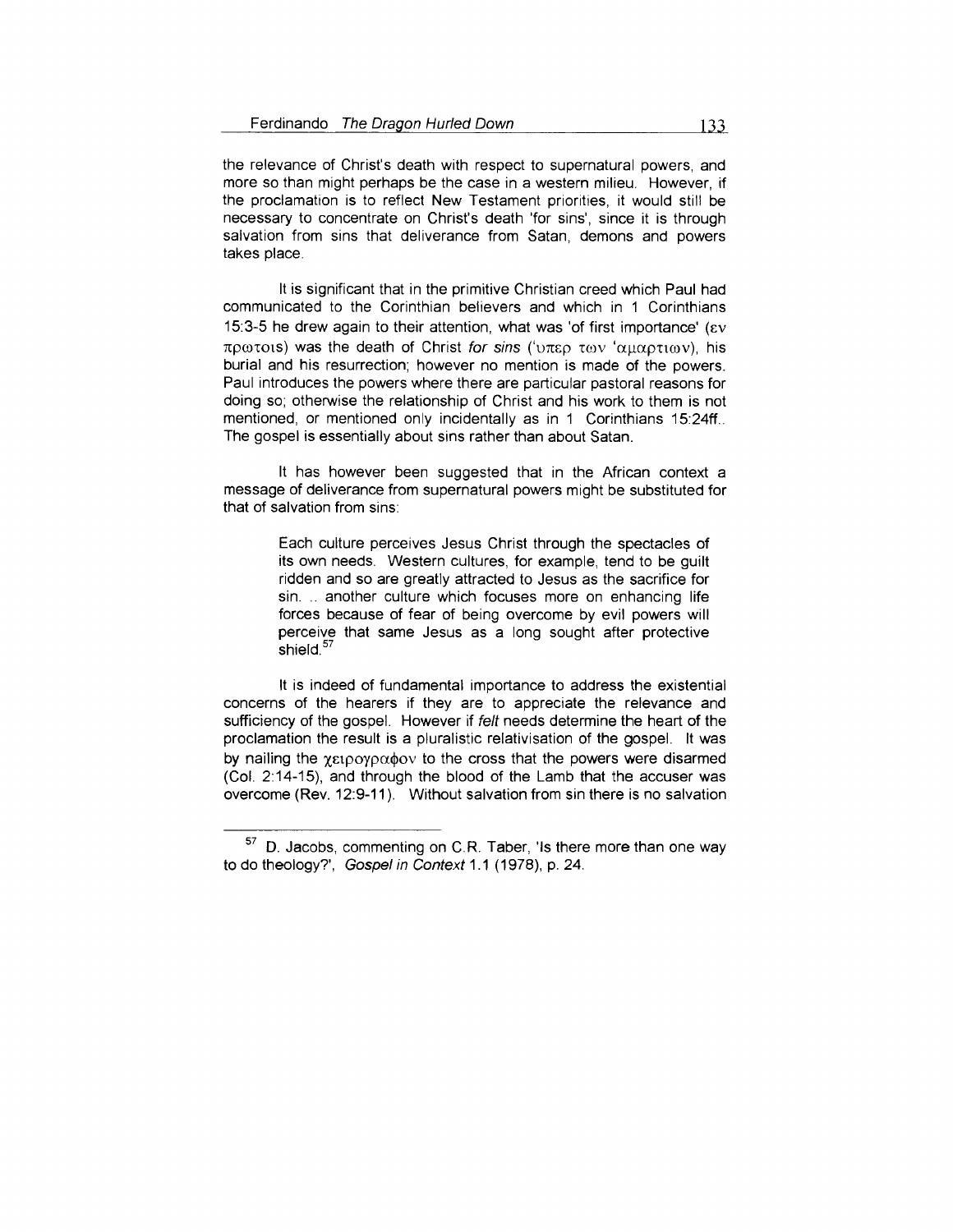from 'evil powers' either.

Moreover putting the accent on deliverance from spiritual powers means that those to whom such a message is brought are identified as victims rather than guilty sinners, their condition being caused by forces over which they have no control rather than by their 'own deliberate fault'. In moral terms the dimension of human responsibility for sins and consequent guilt is undermined, the consistent New Testament stress on repentance becoming irrelevant. lt would moreover be to move towards a cosmological dualism, if not necessarily entailing it. Supernatural evil would assume a much greater significance than the Bible grants it, in that redemption would be concerned not primarily with the human moral condition but with a great cosmic adversary which has somehow enslaved humanity. Of course, as soon as that enslavement is understood as a consequence of human sins, the relatively secondary importance of Satan, demons and powers and their fundamentally parasitic nature are conceded.

Second, much attention has been given in recent years to the supposed importance of 'power encounters' in the propagation of the good news. However in New Testament practice it is always the proclamation that is primary in evangelism. Insofar as that provoked what was understood as supernatural opposition, such opposition was in various ways confronted and overcome (cf. Acts 8:9-24; 13:4-12; 19: 13-20). However, in that Satan, powers and demons tyrannise humanity in consequence of human sin, the preaching of the gospel of forgiveness of sins itself constitutes the supreme encounter with those powers without directly addressing them at all, and response to that gospel means their defeat.

Recently certain missiologists have also been drawing particular attention to the alleged role of what they term territorial spirits, which supposedly dominate specific geographical areas and prevent their inhabitants from responding to the gospel. On this view a necessary preliminary to the proclamation of the gospel is the binding of the powers in question, which may initially entail establishing their identity and numbers.<sup>58</sup> However there is no indication in the New Testament that

<sup>58</sup> Cf., for example, C.P. Wagner, 'Territorial Spirits', in C.P. Wagner and F.D. Pennoyer (eds.), Wrestling with Dark Angels (Eastbourne: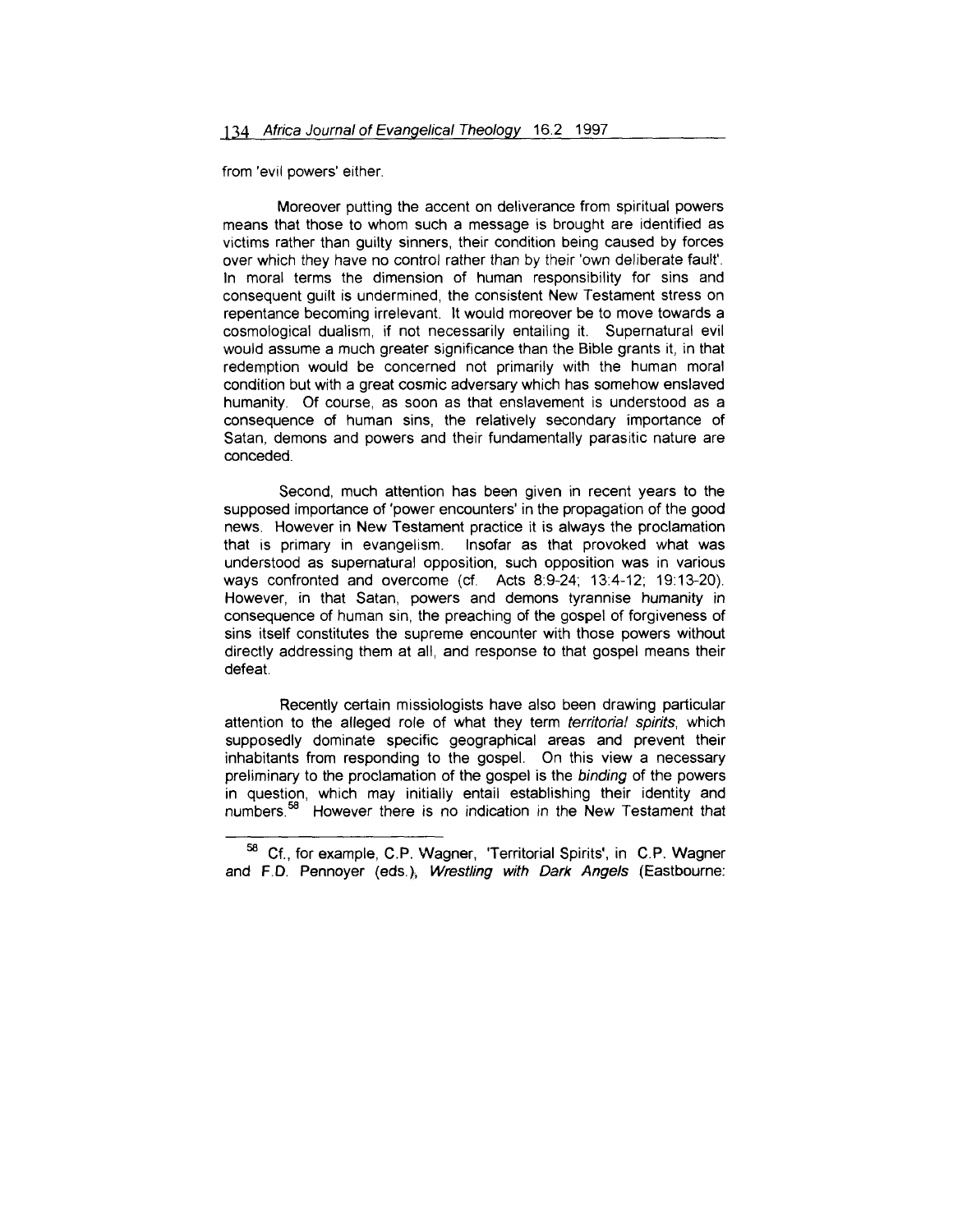evangelism was preceded by some sort of preliminary occult research followed by skirmishes with the demons thus identified, with a view to expelling them from the particular territories they held. While Satan's power must not be underestimated nor should he be given more importance than the New Testament accords him. lt is again of vital importance to maintain and affirm the priority of proclamation in the mission of the church. In Revelation 12:11 , along with the blood of the lamb and the willingness to endure death, it was by 'the word of their testimony' that Satan was overcome. To allow the primacy of word to be superseded by other concerns is to exchange the gospel for something less.

Finally, in the light of Satan's continuing animosity towards the church, the New Testament calls upon believers to arm themselves in order to resist him. In view of the preoccupation in some quarters with novel and exotic approaches to 'spiritual warfare', it is important to recognise that for the New Testament writers such warfare was primarily understood as resisting Satan's attempts at moral and spiritual seduction by which he sought to re-establish his tyranny, a tyranny always dependent upon human sin. Thus when in Ephesians 6:10-20 Paul specifically discusses the struggle against the forces of darkness, the context suggests that it is above all else a moral conflict. The passage concludes a lengthy section of moral exhortation of which it is the summary or climax: 'The tou loipou linking phrase in 6:10 .. joins a  $p_0$  of  $p_1$  comparent in the team opped mining primate in the exhortation to put on the divine armour serves to explain how the Christian might carry out the injunctions of the preceding verses in the face of diabolical temptation to the contrary:

> The fight with the powers was understood by the author of Ephesians as intimately involved with such things as working with one's hands (4:28), avoidance of evil talk of various sorts ( 4:29-30), and concern for the due relationships of the human

Monarch, 1990); J. Dawson, Taking our Cities for God: How to break spiritual strongholds (Lake Mary, Florida: Creation House, 1989).<br><sup>59</sup> R.A. Wild, 'The Warrior and the Prisoner: Some Reflections on

Ephesians 6:10-20', CBQ 46 (1984), p. 298. Cf. C.E. Arnold, Ephesians: Power and Magic (Cambridge: Cambridge University Press, 1989), p. 103; Lincoln, 1990, p. 438.